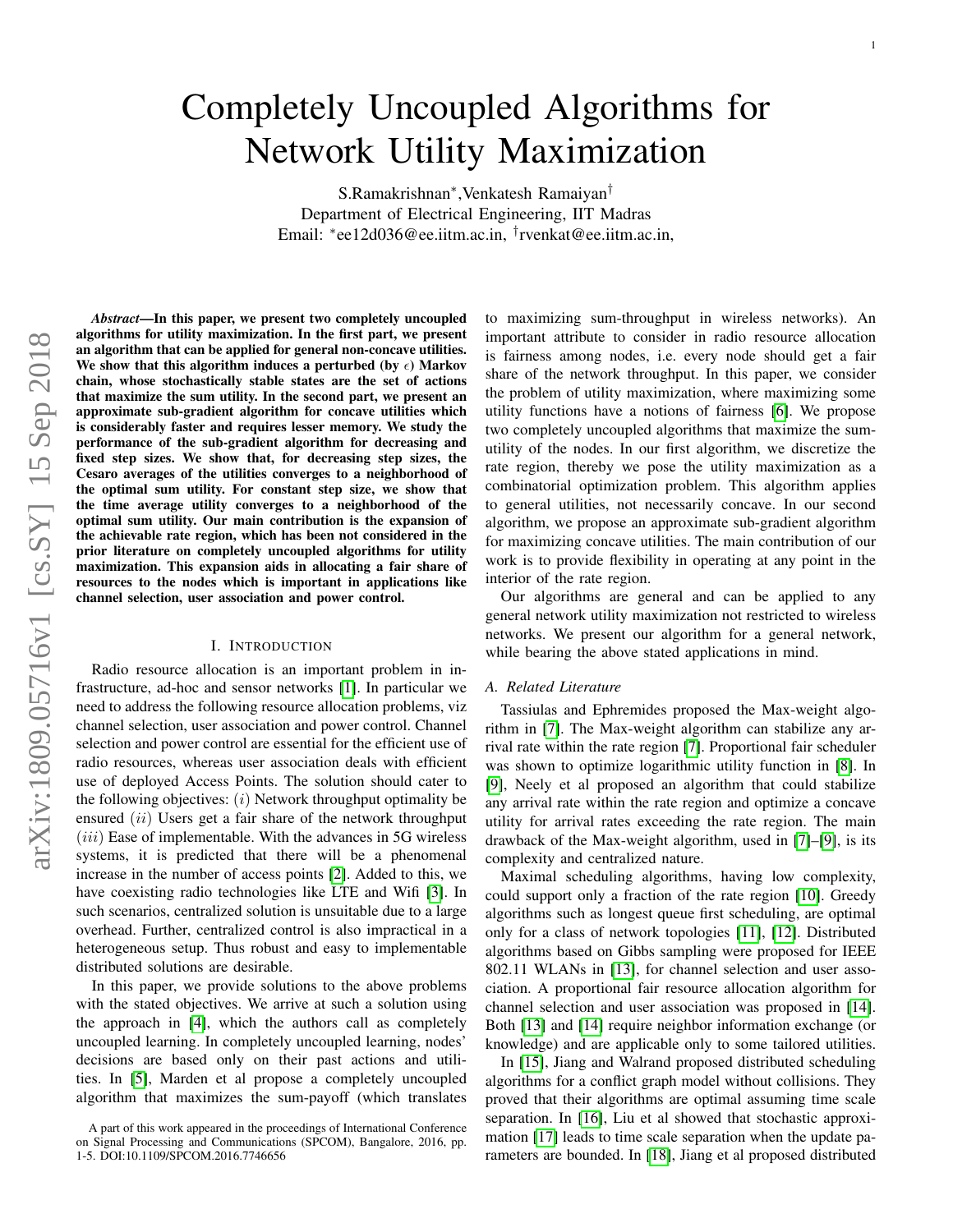scheduling algorithms and showed them to be optimal without time scale separation or bounded parameters assumption. A discrete time version called Q-CSMA was proposed by Jian Ni et al in [\[19\]](#page-13-18), where collision free schedules are generated by considering a control phase, thereby allowing multiple links to change their state. SINR model was assumed in [\[20\]](#page-13-19), where the authors show that any arrival rate in the interior of the rate region could be supported.

Resource allocation problems have been studied as cooperative and non-cooperative games. In repeated prisoners dilemma with selfish players, attempts were made to induce cooperation in [\[21\]](#page-13-20)–[\[23\]](#page-13-21). In [\[23\]](#page-13-21), Pavlov method was proposed, which is win-stay lose-shift. In our model, we do not assume that the nodes (players) are selfish. Rather, we assume that the nodes (players) cooperate, however are restricted in information, i.e. they do not know the actions or payoffs of other nodes (players). A similar assumption is used in [\[4\]](#page-13-3), [\[5\]](#page-13-4) for maximizing the sum payoff in a completely distributed manner.

In [\[24\]](#page-13-22), Monderer and Shapley showed the existence of Nash equilibrium for potential games and convergence of better reply dynamics to Nash equilibrium. Blume studied the interactions of players residing on an infinite lattice in [\[25\]](#page-13-23), where players choose actions based on best response, perturbed best response and log-linear learning rules. In [\[26\]](#page-13-24), Marden et al formulated cooperative control problems as a repeated potential game. They designed objective functions for players, such that the log-linear learning rule converges to a pure Nash equilibrium in a probabilistic sense, where Nash equilibrium action is played for a large fraction of time. The idea of state based potential games was introduced in [\[27\]](#page-13-25) with the goal of designing local objectives to attain a desired global objective through log-linear learning, where the introduction of state helps in coordination. In [\[28\]](#page-13-26), Li and Marden considered designing local objectives for state based potential games with continuous action sets with the objective of minimizing a convex function of the joint action profile.

A completely uncoupled algorithm to reach efficient Nash equilibrium was proposed by Pradelski et al in [\[4\]](#page-13-3). The algorithm was based on the theory of perturbed Markov chains [\[29\]](#page-13-27),[\[30\]](#page-13-28). With similar ideas, Marden et al proposed algorithms to achieve maximum sum payoff in [\[5\]](#page-13-4). These algorithms were adapted to wireless networks in [\[31\]](#page-13-29),[\[32\]](#page-13-30). In [\[33\]](#page-13-31), Borowski et al proposed distributed algorithm to achieve efficient correlated equilibrium. In our prior work [\[34\]](#page-13-32), we proposed a distributed algorithm for utility maximization and used perturbed Markov chain ideas to prove optimality. In [\[35\]](#page-13-33), we extended [\[34\]](#page-13-32) to state based models.

# *B. Contributions*

- 1) In this paper, we propose two distributed algorithms for utility maximization. To the best of our knowledge, we are the first to propose completely uncoupled utility maximization algorithms that achieves the entire rate region. These algorithms find application in distributed channel selection, user association and power control in a variety of wireless networks.
- 2) In the first algorithm, which we call General Network Utility Maximization (G-NUM), we allow the utilities

to be general functions (not necessarily concave) of the average payoff. We show that G-NUM is optimal and the sum payoff maximizing algorithm in [\[4\]](#page-13-3) is a special case of it.

- 3) For concave utilities, we propose our second algorithm, Concave Network Utility Maximization (C-NUM). In C-NUM, we present an approximate subgradient algorithm inspired by Gibbs sampling based Utility maximization algorithm in [\[15\]](#page-13-14). With C-NUM, we show an important connection between completely uncoupled algorithms based on perturbed Markov chains and Gibbs sampling based utility maximization algorithms such as [\[15\]](#page-13-14).
- 4) We also derive upper bounds on the mixing time for the algorithm in [\[4\]](#page-13-3) and show that the mixing time (upper bound) grows exponentially in the number of nodes.

# *C. Outline*

The rest of the paper is organized as follows. In Section [II,](#page-1-0) we discuss the system model. In Section [III,](#page-2-0) we propose our first algorithm on general utility maximization and discuss convergence results. We present the second algorithm for concave utilities in Section [IV](#page-4-0) with convergence results. We discuss numerical results in Section [V.](#page-6-0) In Section [VI,](#page-8-0) we provide a summary with comparisons. The proofs of our results are discussed in detail in the Appendix [VIII.](#page-9-0)

#### II. SYSTEM MODEL

<span id="page-1-0"></span>We consider a system of  $N$  nodes. We assume a slotted time model. In every time slot  $t$ , node  $i$  chooses to play an action  $a_i(t) \in \mathcal{A}_i$ . We assume that,  $\forall i$ ,  $\mathcal{A}_i$  is finite. Let  $a(t) =$  $(a_1(t), a_2(t), \cdots, a_N(t)) \in A$  denote the action profile at time t, where  $A = \prod_i A_i$ . In slot t, node i gets a reward  $r_i(t)$ . We assume that,

$$
r_i(t) = f_i(a(t)),
$$

where  $f_i(\cdot)$  is a non-negative function from  $\mathcal{A} \to \mathbb{R}^+$ . We allow  $f_i(\cdot)$  to be general, thereby allowing our setup to be applied in a variety of models.

Let  $p(a)$  denote the fraction of time action profile  $a \in \mathcal{A}$  is chosen, where  $\sum_a p(a) = 1$ . The average payoff received by node  $i$  is given by,

<span id="page-1-1"></span>
$$
\bar{r}_i(p) = \sum_a p(a)r_i(a). \tag{1}
$$

Let  $\bar{r} = (\bar{r}_1, \bar{r}_2, \cdots, \bar{r}_N)$  denote the vector of average payoffs obtained by the nodes. We say that a payoff vector  $\bar{r}$  is achievable if there exists a  $p > 0$  satisfying [\(1\)](#page-1-1). We denote by R, the set of achievable payoffs. Then,

$$
\mathcal{R} = \left\{ \bar{r} = (\bar{r}_i(p)) \mid \sum_a p(a) = 1, \ p(a) > 0 \right\}.
$$

Let  $U_i$  denote the utility of node i, where  $U_i$  is a function of  $\bar{r}_i$ . Without loss of generality, we assume that  $U_i(\bar{r}_i)$  is bounded between 0 and 1. The objective here is to maximize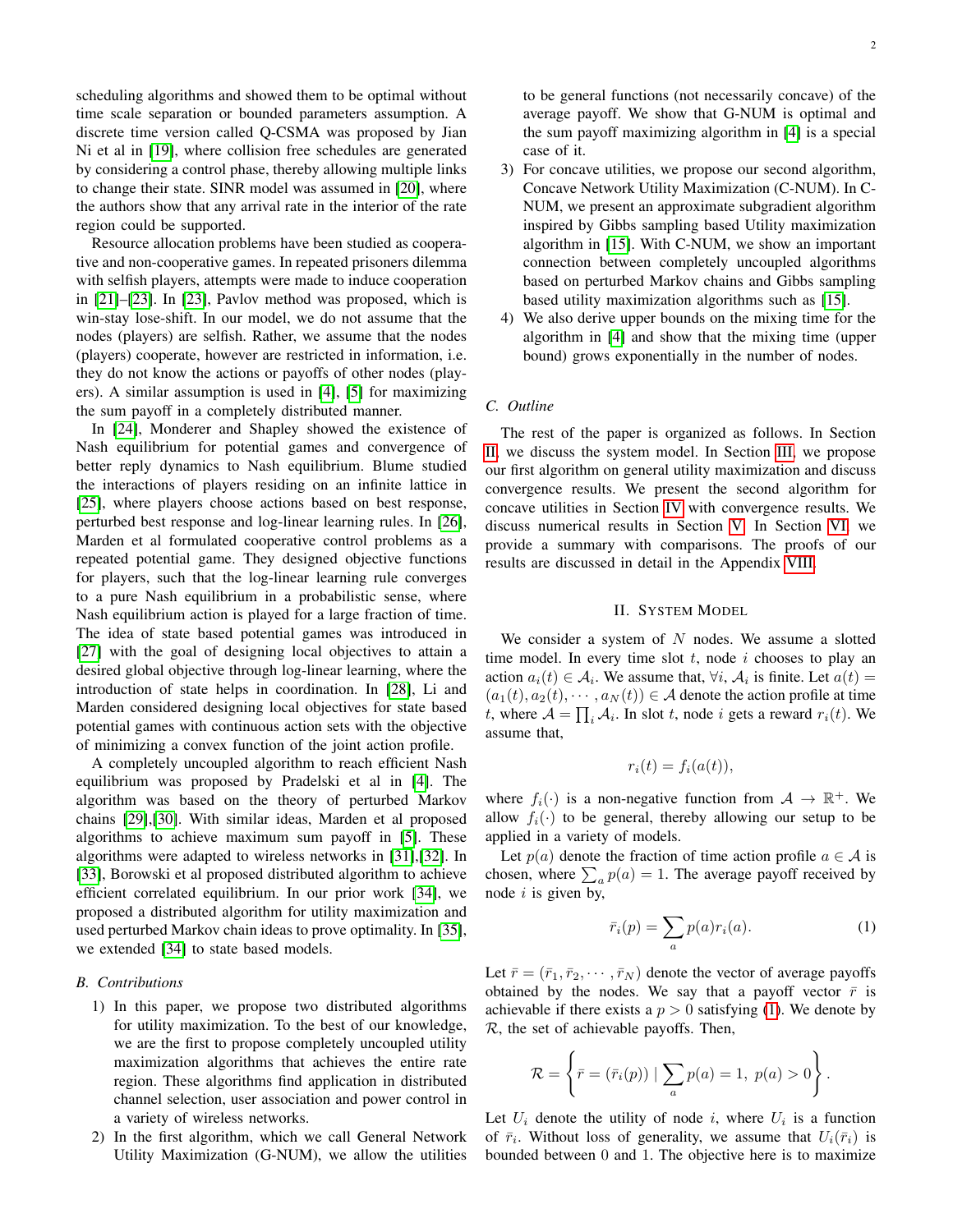the sum utility  $\sum_i U_i(\bar{r}_i)$  where  $\bar{r} \in \mathcal{R}$ . We formulate the utility maximization problem as,

$$
\max \sum_{i} U_i(\bar{r}_i)
$$
\n
$$
\text{s.t. } \bar{r}_i \leq \sum_{a} p(a)r_i(a)
$$
\n
$$
\sum_{a} p(a) = 1, \ p(a) \geq 0.
$$
\n
$$
(2)
$$

In this work, we seek a distributed algorithm that solves [\(2\)](#page-2-1). *By distributed, we mean that our algorithm is completely uncoupled, where every node has knowledge only about its previous actions and payoffs.* A node chooses its action purely based on its previous actions and payoffs. We assume that the network satisfies the following interdependence definition.

<span id="page-2-3"></span>Assumption 1. *Interdependence: For any subset of the nodes* S and any action profile  $a = (a_S, a_{-S})$ , there exists a  $\emph{node}$   $j \notin S$  and an action profile  $(a'_\mathcal{S}, a_{-\mathcal{S}})$ , such that  $f_j(a_S, a_{-S}) \neq f_j(a'_S, a_{-S}).$ 

Remark 1. *The adaptive CSMA models in [\[15\]](#page-13-14), [\[19\]](#page-13-18) assume a conflict graph based network model. Extensions of [\[15\]](#page-13-14), [\[19\]](#page-13-18) to more practical SINR based interference model was considered in [\[36\]](#page-13-34), [\[37\]](#page-13-35). In the above works, the service rate of a link depends on the actions of other links only through the notion of feasible actions (transmission modes) i.e.*  $r_i(a) = f_i(a_i)$  s.t.  $a_i$  is feasible. In contrast, we allow payoffs *to be a function of the joint action profile, i.e.*  $r_i(a) = f_i(a)$ , *where*  $a = (a_1, \dots, a_N)$  *is the joint action profile. Such an assumption is preferred in applications such as user association and channel selection (See models in [\[38\]](#page-13-36) [\[39\]](#page-13-37)). In our work, we assume that the network satisfies interdependence which enables us to work with a more general model.*

# <span id="page-2-0"></span>III. GENERAL NETWORK UTILITY MAXIMIZATION ALGORITHM

In this section, we present a completely uncoupled utility maximization algorithm for general utilities (possibly non concave) and discuss its convergence results. Algorithm [1,](#page-2-2) which we call General Network Utility Maximization (G-NUM) algorithm is described below.

The history (and possible state) of any node  $i$  at the end of slot  $t-1$  is the sequence of actions  $(a_i(1), \dots, a_i(t-1))$  and the payoffs received  $(r_i(1), \cdots, r_i(t-1))$ . We require that the nodes maintain an internal "satisfaction" variable, denoted by  $q_i(t-1)$  (at time  $t-1$ ), which is a function of the action and the payoff received in the previous  $K$  slots (where  $K$  is a fixed positive integer). We let  $q_i(\cdot)$  take values from the binary set  $\{0, 1\}$ , where  $q_i(\cdot) = 1$  represents a state of "content" with the choice of actions and the payoff received (in the previous K slots), while  $q_i(\cdot) = 0$  represents a state of "discontent" for the node. For every slot, the nodes have to choose an action  $a_i(\cdot)$  and update their satisfaction variable  $q_i(\cdot)$ .

Node *i* chooses action,  $a_i(t)$ , at the beginning of slot t depending on its satisfaction variable  $q_i(t-1)$ . If node i is content at the beginning of slot t, i.e.,  $q_i(t-1) = 1$ , then it repeats an earlier action, here  $a_i(t-K)$ , with high probability

# <span id="page-2-2"></span>Algorithm 1 : General Network Utility Maximization Algorithm (G-NUM)

#### Initialize:

<span id="page-2-1"></span>Fix  $c > N$ ,  $\epsilon > 0$  and  $K \geq 1$ . For all i, set  $q_i(0) = 0$ . Action update at time  $t$ : **if**  $(q_i(t-1) = 1)$  then  $a_i(t) = \begin{cases} a_i(t-K) & \text{w.p.} \quad 1 - \epsilon^c \end{cases}$  $a_i \in \mathcal{A}_i$  w.p.  $\frac{\epsilon^c}{|\mathcal{A}_i|}$  $\frac{\epsilon^c}{|A_i|-1}$  if  $a_i \neq a_i(t-K)$ else  $a_i(t) = a_i$  w.p.  $\frac{1}{|\mathcal{A}_i|}$  where  $a_i \in \mathcal{A}_i$ end if

Update for  $q_i(\cdot)$  at time t:

$$
\begin{aligned}\n\text{if} \quad (q_i(t-1) = 1) \text{ and } (a_i(t) = a_i(t - K)) \\
\text{and} \quad & \left( \sum_{j=t-K+1}^t r_i(j) = \sum_{j=t-K}^{t-1} r_i(j) \right) \text{ then} \\
& q_i(t) = 1 \text{ w.p. } 1 \\
& \text{else} \\
& q_i(t) = \begin{cases}\n1 & \text{w.p. } \epsilon \\
1 & \text{w.p. } \epsilon\n\end{cases} \\
& \text{if} \quad \begin{cases}\n1 - U_i \left( \frac{1}{K} \sum_{j=t-K+1}^t r_i(j) \right) \\
0 & \text{w.p. } 1 - \epsilon\n\end{cases} \\
& \text{end if} \quad \begin{aligned}\n\text{if} \quad & \text{if } \quad t < t, \\
0 & \text{if } \quad t < t.\n\end{aligned}
$$

 $1 - \epsilon^c$  (where, c is a parameter and  $c > N$ ). With a small probability  $\epsilon^c$ , any other action is chosen uniformly at random. When node *i* is discontent, i.e.,  $q_i(t-1) = 0$ , the node selects an action randomly and uniformly from  $A_i$ .

The satisfaction variable  $q_i(t)$  is updated by the end of slot t. If the node i was content in slot  $t - 1$  (i.e.,  $q_i(t - 1) =$ 1), then, it continues to remain content if it had repeated an earlier action (i.e., if  $a_i(t) = a_i(t - K)$ , which happens with high probability) and received the same payoff in the last  $K$ slots, i.e.,  $\sum_{i=1}^{t}$  $\sum_{j=t-K+1}^{t} r_i(j) = \sum_{j=t-1}^{t-1}$  $\sum_{j=t-K} r_i(j)$  (which would happen when the action profile in the network remains unchanged). Otherwise, a node becomes content with a very low probability depending on the utility, where the utility is a function of the average of the payoffs received in the last  $K$  slots.

The satisfaction variable aids in synchronizing changes in actions across the network. When all the nodes are content, i.e.,  $q_i(t) = 1$  for all i, all the nodes continue to repeat the last  $K$  actions (in synchrony) and continue to receive a constant average payoff based on the sequence of actions. Now if a node decides to change its action, it becomes discontent with a large probability and chooses its action randomly in the subsequent slots. By interdependence this causes other nodes in the network to become discontent and sets a ripple effect causing all nodes in the network to become discontent. Finally, the nodes become content again, where a sequence of action profiles is preferred depending on the average payoff corresponding to the K-sequence and nodes' utilities. In the remainder of this section, we will prove that the above algorithm chooses an action sequence that optimizes the formulation in [\(2\)](#page-2-1) as  $\epsilon \to 0$  and as  $K \to \infty$ .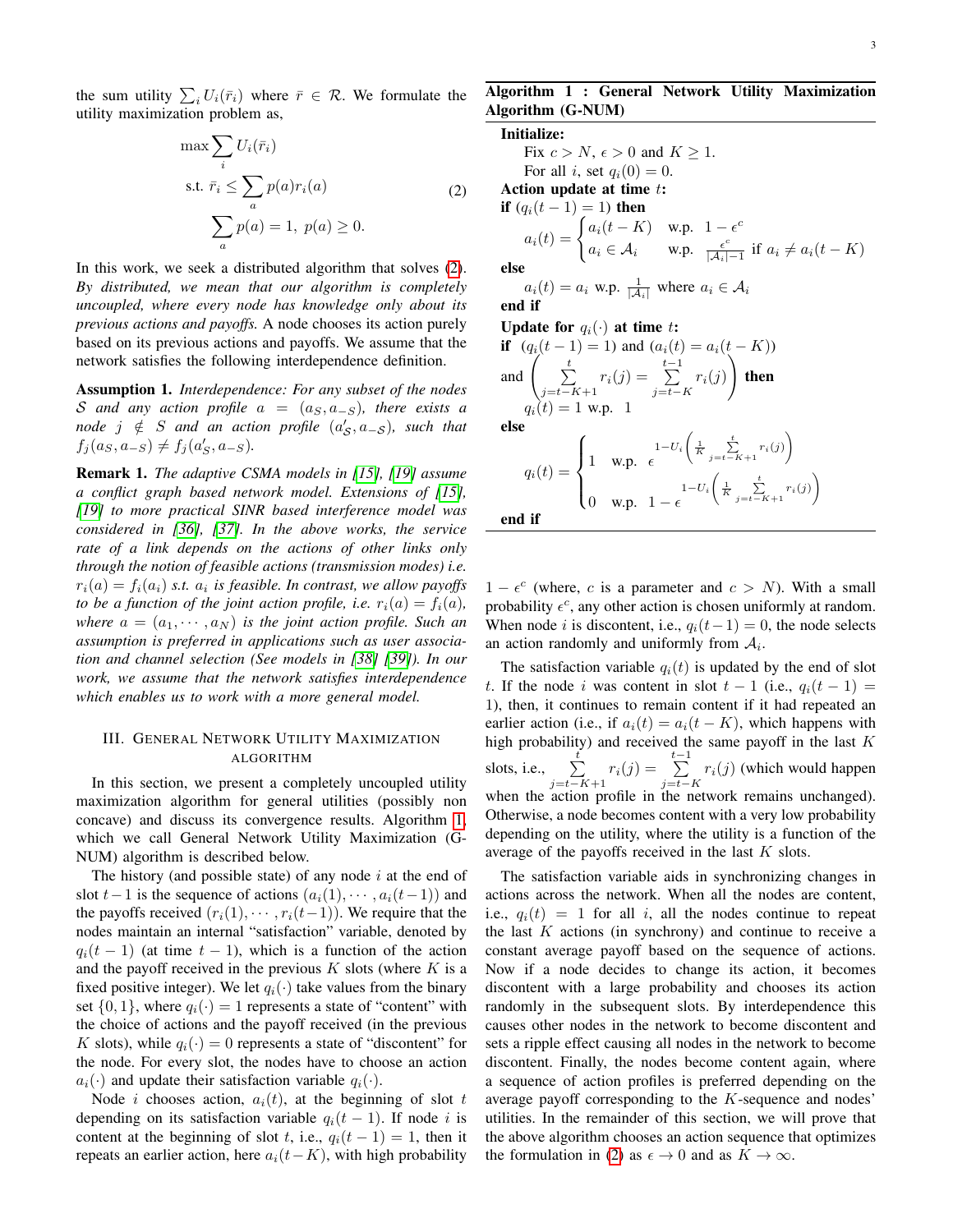<span id="page-3-0"></span>
$$
a_i(t) = \begin{cases} a_i(t-K) & \text{w.p. } 1 - \epsilon^c \\ a_i \neq a_i(t-K) & \text{w.p. } \frac{\epsilon^c}{|A_i| - 1} \end{cases} \quad a_i(t) = a_i \text{w.p. } \frac{1}{|A_i|}
$$

(a) Action Update at time  $t$ : A content node chooses the action that was chosen  $K$  slots before with a large probability as indicated in the left box. Whereas, a discontent node chooses an action uniformly at random as shown in the right box.



(b) Satisfaction Update at time  $t$ : A content node becomes content with probability 1, if it repeats the action that was chosen  $K$  slots before and receives the same payoff it received  $K$  slots before, as shown in the left box. In any other case, a node becomes content with probability shown in the right box. Content and discontent states are shown as a green happy and red sad smiley respectively.

Fig. 1: Gnum update: The Figure [1a](#page-3-0) shows the update of actions and Figure [1b](#page-3-0) shows the update of satisfaction variable at time t.

Remark 2. *In G-NUM, we restrict the rate region to those points achievable by a sequence of* K *actions. Thereby, the problem of maximizing the utility is posed as a combinatorial optimization problem. A simple solution to this modified problem is to use a frame with a sequence* K *of actions and apply the algorithm in [\[5\]](#page-13-4) over these frames. Such an approach has been used in [\[33\]](#page-13-31) to achieve efficient correlated equilibrium. However, this requires an additional requirement of frame synchronization. In G-NUM, we do not use frames consisting of a sequence of actions, instead we let the action at time* t *to depend on the previous* K *actions, thereby avoiding the requirement of frame synchronization.*

*A sequence of transmit power levels is used to stabilize a set of arrival rates in [\[20\]](#page-13-19), wherein a node becomes content if the node achieves its arrival rate. In contrast, in G-NUM, we would like the nodes to maximize the utilities. This leads to a significant difference to the analysis of G-NUM as compared to the algorithm in [\[20\]](#page-13-19).*

**Remark 3.** With  $K = 1$ , G-NUM replicates the algorithm in *[\[5\]](#page-13-4). In this sense, G-NUM generalizes the ideas presented in works such as [\[4\]](#page-13-3) and [\[5\]](#page-13-4).*

# *A. Performance Analysis of G-NUM*

In this section, we discuss the optimality of G-NUM. We characterize the performance of G-NUM as  $t \to \infty$  and  $\epsilon \to 0$ . To analyze the performance of G-NUM, we use tools from perturbed Markov chains [\[29\]](#page-13-27), [\[30\]](#page-13-28). We first show that G-NUM induces a perturbed Markov chain (perturbed by  $\epsilon$ ). In Theorem [1,](#page-3-1) we show that the stochastically stable states (See Definition [2\)](#page-3-2) of the Markov chain induced by G-NUM are the set of actions that maximize the sum utility of the nodes. Define  $X_{\epsilon}(t)$  as,

$$
X_{\epsilon}(t) = \prod_{i=1}^{N} (a_i(t - K + 1), \dots, a_i(t), q_i(t)).
$$

 $X_{\epsilon}(t)$  corresponds to the actions of all the nodes in the previous  $K$  slots and the "satisfaction" variable of the nodes in the current slot  $t$ . In the following Lemma, we show that  $X_{\epsilon}(t)$  is a regular perturbed Markov chain (perturbed by the algorithm parameter  $\epsilon$ ) with a positive stationary distribution.

<span id="page-3-3"></span>Definition 1. *Regular perturbed Markov Chain: A Markov process*  $X_{\epsilon}(t)$ *, with state space*  $\Omega$  *and transition probability*  $P^{\epsilon}$ , is a regular perturbed Markov process (perturbed by  $\epsilon$ ) if *the following conditions are satisfied (see [\[30\]](#page-13-28)).*

- 1)  $\forall \epsilon > 0$ ,  $X_{\epsilon}(t)$  *is an ergodic Markov Process*
- 2)  $\forall x, y \in \Omega, \lim_{\epsilon \to 0} P^{\epsilon}(x, y) = P^{0}(x, y)$
- 3)  $\forall x, y \in \Omega$ , *if*  $P^{\epsilon}(x, y) > 0$  *for some*  $\epsilon > 0$ *, then,*

$$
0 < \lim_{\epsilon \to 0} \frac{P^{\epsilon}(x, y)}{\epsilon^{r(x, y)}} < \infty,
$$

*and*  $r(x, y) \geq 0$  *is called the resistance of the transition*  $x \rightarrow y$ .

**Lemma 1.**  $X_{\epsilon}(t)$  *is a regular perturbed Markov chain (perturbed by*  $\epsilon$ ) *over the state space*  $\Omega = (A^K, \{0, 1\}^N)$  *with a positive stationary distribution* π*.*

*Proof.* See Lemma 1 in [34]. 
$$
\square
$$

The stationary distribution of the Markov chain  $X_{\epsilon}(t)$ characterizes the long term average payoffs of the nodes. We seek to characterize the stationary distribution of the Markov chain  $X_{\epsilon}(t)$  for small  $\epsilon > 0$ . The following definition helps identify states (the action sequences and average payoffs) that occur a significant fraction of time, especially, for small  $\epsilon$ .

#### <span id="page-3-2"></span>Definition 2. *[\[30\]](#page-13-28) Stochastically stable states:*

*A state*  $x \in \Omega$  *of a perturbed Markov chain*  $X_{\epsilon}(t)$  *is said to be stochastically stable, if*  $\lim_{\epsilon \to 0} \pi_{\epsilon}(x) > 0$ .

The following theorem characterizes the stochastically stable states of the Markov chain  $X_{\epsilon}(t)$ .

<span id="page-3-1"></span>Theorem 1. *Under Assumption [1,](#page-2-3) the stochastically stable states of the Markov chain*  $X_{\epsilon}(t)$  *are the set of states that optimize the following formulation:*

$$
\begin{aligned}\n\max \sum_{i=1}^{N} U_i(\bar{r}_i) \\
where, \ \ \bar{r}_i &= \sum_{a \in \mathcal{A}} p(a) f_i(a) \\
\text{s.t.} \quad a &= (a_1, a_2 \dots a_N) \in \mathcal{A} \\
p(a) & \in \left\{0, \frac{1}{K}, \frac{2}{K}, \dots, 1\right\}, \sum_a p(a) \le 1\n\end{aligned} \tag{3}
$$

 $\Box$ 

*Proof.* (Theorem [1\)](#page-3-1) See Appendix [VIII-A](#page-9-1)

Remark 4. *A key assumption for G-NUM to work is interdependence. We study a completely uncoupled setup where the only feedback to a node on the action profile is its payoff. Interdependence ensures that changes in actions by any node(s) can be perceived by other nodes in the network as a change in payoff. G-NUM exploits this feature where, a discontent node (a node that perceived a change in the action profile via a payoff change) changes its action, causing*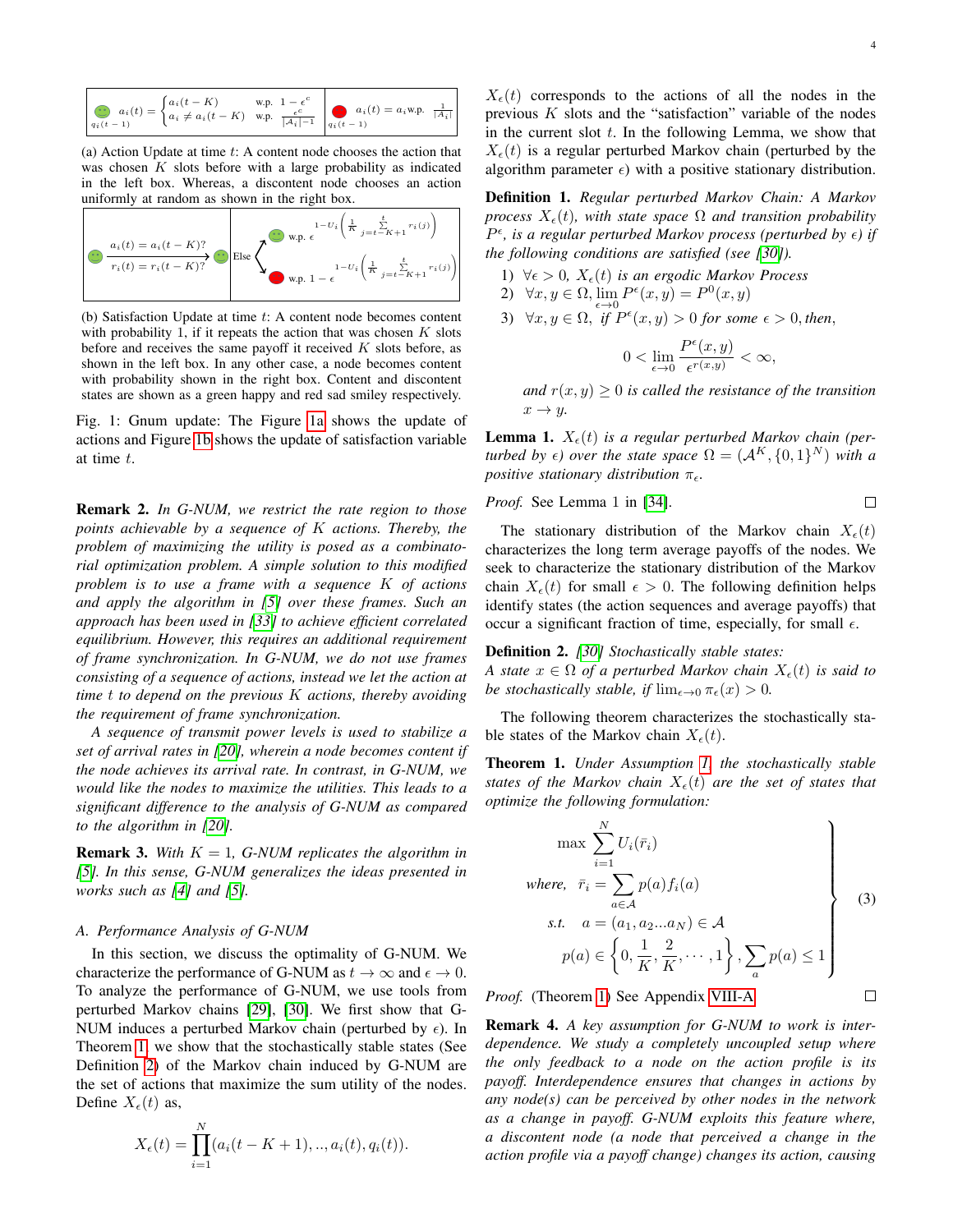*discontent to other users in the network. The importance of this assumption is discussed in detail in [\[5\]](#page-13-4).*

*In Theorem [1,](#page-3-1) we prove that GNUM optimizes the formula-tion in [\(2\)](#page-2-1) where,*  $p(a)$  *is restricted to the set*  $\left\{0, \frac{1}{K}, \cdots, \frac{K}{K}\right\}$ . *For large* K *and bounded utility functions, we note that the performance of our proposed algorithm would be approximately optimal (even for small enough*  $\epsilon > 0$ ).

<span id="page-4-1"></span>Remark 5. *A well known algorithm for combinatorial optimization is a sampling based algorithm called simulated annealing introduced by Kirkpatrick et al in [\[40\]](#page-13-38). Simulated annealing is inspired from statistical physics, where samples from the feasible set are obtained from a distribution. The distribution has a parameter* T*, called the temperature and as*  $T \rightarrow \infty$  *the distribution converges to the optimal set.* 

*Markov Chain Monte Carlo (MCMC) based sampling methods have been used to achieve such a distribution in a distributed way [\[13\]](#page-13-12), [\[14\]](#page-13-13). In MCMC based sampling, a reversible Markov chain is constructed to achieve the distribution in [\[40\]](#page-13-38) in a distributed way. For constructing such MCMC algorithms in a distributed way, the network is required to have a Markov random field structure. In [\[5\]](#page-13-4) and in G-NUM, samples are obtained from a non-reversible Markov chain*  $X_{\epsilon}$ , whose stationary distribution for a fixed  $\epsilon$  is difficult to *characterize. However as*  $\epsilon \to 0$ *, the stationary distribution converges to the optimal points as seen in Theorem [1.](#page-3-1) In this approach, we do not require the network to have a Markov random field structure.*

# <span id="page-4-0"></span>IV. DISTRIBUTED SUBGRADIENT ALGORITHM FOR CONCAVE UTILITY MAXIMIZATION

In Remark [5,](#page-4-1) we stated an important relation between G-NUM and MCMC based algorithms. MCMC based utility maximization algorithms were presented in [\[15\]](#page-13-14), [\[16\]](#page-13-15), [\[18\]](#page-13-17), [\[19\]](#page-13-18), where the parameters of the MCMC algorithm are adapted to achieve utility maximization for concave utilities. Inspired by these works, we propose a completely uncoupled sub-gradient algorithm for concave utility maximization.

Throughout this section, we assume that, for all i,  $U_i(\cdot)$  is increasing and strictly concave with  $U_i'(0) < V$ . We present our algorithm below, which we call Concave Network Utility Maximization algorithm  $(C-NUM)$ . As before, every node i is given an internal satisfaction variable  $q_i(t)$  taking values 0 and 1. The satisfaction variable  $q_i(\cdot)$  serves a similar purpose here, where,  $q_i(\cdot) = 1$  corresponds to node *i* being "content" with the current action chosen and  $q_i(\cdot) = 0$  represents "discontent" state. The key difference here as compared to G-NUM is that each node is given a weight  $\lambda_i(t)$  taking values in  $[0, \lambda_{\text{max}}]$ . We divide time into frames of T slots each. The first frame contains slots 1 to  $T$ , second frame contains slots  $T + 1$  to  $2T$  and so on. The weight  $\lambda_i(t)$  is updated at the end of every frame and is constant during the frame, i.e.  $\lambda_i(t) = \lambda_i(l), \quad t \in [(l-1)T + 1, lT].$  At the end of every frame, node *i* calculates its weight  $\lambda_i(l)$ . However, a node updates its action  $a_i(t)$  and satisfaction variable  $q_i(t)$  in every time slot.

The update of  $a_i(t), q_i(t)$  at time t requires only the knowledge of the immediate history, i.e.  $a_i(t-1), q_i(t-1)$  and  $\lambda_i(t)$ . (This in contrast to G-NUM, where the update at any time required the knowledge of previous  $K$  actions). At the beginning of a slot  $t$ , nodes choose their action depending on the satisfaction variable  $q_i(t-1)$ . If node i was content in time slot  $t - 1$  i.e.  $q_i(t - 1) = 1$ , then it repeats the action it chose in the previous slot i.e.  $a_i(t-1)$  with a large probability  $1 - e^c$ . Any other action is chosen uniformly at random with a probability  $\epsilon^c$ . In case node *i* was discontent, i.e.  $q_i(t-1) = 0$ , it chooses an action uniformly at random from  $A_i$ . Depending on the action profile  $a(t)$  chosen, node i receives a payoff  $r_i(t) = f_i(a(t))$ . Node i updates its satisfaction variable  $q_i(t)$ based on the payoff it received during slot  $t$  and its weight  $\lambda_i(t)$ . In slot t, node i remains content with probability 1, if it were content in the previous slot, repeats its previous action and the payoff remains unchanged, i.e.  $q_i(t-1) = 1$ ,  $a_i(t) = a_i(t-1)$  and  $r_i(t) = r_i(t-1)$ . Else, a node becomes content with a small probability  $\epsilon^{1-\frac{\lambda_i(t)r_i(t)}{\lambda_{\max}}}$  and remains discontent with probability  $1 - \epsilon^{1 - \frac{\lambda_i(t) r_i(t)}{\lambda_{\max}}}$ . Let  $s_i(t)$ be the average payoff received by node  $i$  in frame  $l$ , i.e.

<span id="page-4-4"></span>
$$
s_i(l) = \frac{1}{T} \sum_{t=(l-1)T+1}^{lT} r_i(t).
$$

Finally, at the end of frame l,  $\lambda_i(l+1)$  is updated by a sub gradient algorithm as,

$$
\bar{r}_i(l) = \arg \max_{\alpha_i \in [0,1]} U_i(\alpha_i) - \alpha_i \lambda_i(l),
$$

$$
\lambda_i(l+1) = \left[\lambda_i(l) + b(l) \left(\bar{r}_i(l) - s_i(l)\right)\right]^+.
$$
 (4)

Here,  $\lambda(l + 1)$  will serve as the weight for the nodes during frame  $l + 1$ , i.e. from slot  $(1T + 1)$  to  $(l + 1)T$ 

<span id="page-4-2"></span>
$$
\bigodot_{q_i(t-1)}a_i(t)=\begin{cases}a_i(t-1)&\text{w.p. }1-\epsilon^c\\a_i\neq a_i(t-1)&\text{w.p. } \frac{\epsilon^c}{|A_i|^{-1}}\end{cases}\bigodot_{q_i(t-1)}a_i(t)=a_i\text{w.p. }\frac{1}{|A_i|}
$$

(a) Action Update at time  $t$ : A content node chooses the action that was chosen in the previous slot with a large probability as indicated in the left box. Whereas, a discontent node chooses an action uniformly at random as shown in the right box.



(b) Satisfaction Update at time t: A content node becomes content with probability 1, if it repeats the action that was chosen in the previous slot and receives the same payoff that it received in the previous slot, as shown in the left box. In any other case, a node becomes content with probability shown in the right box. Content and discontent states are shown as a green happy and red sad smiley respectively.

Fig. 2: Cnum update: The Figure [2a](#page-4-2) shows the update of actions and Figure [2b](#page-4-2) shows the update of satisfaction variable at time t.

# <span id="page-4-3"></span>**Assumption 2.** Assume that  $U_i'(0) < V$

This assumption ensures that the weights  $\lambda_i$  are bounded, which is given by the lemma below. A similar assumption is seen in [\[18\]](#page-13-17) (Lemma 19).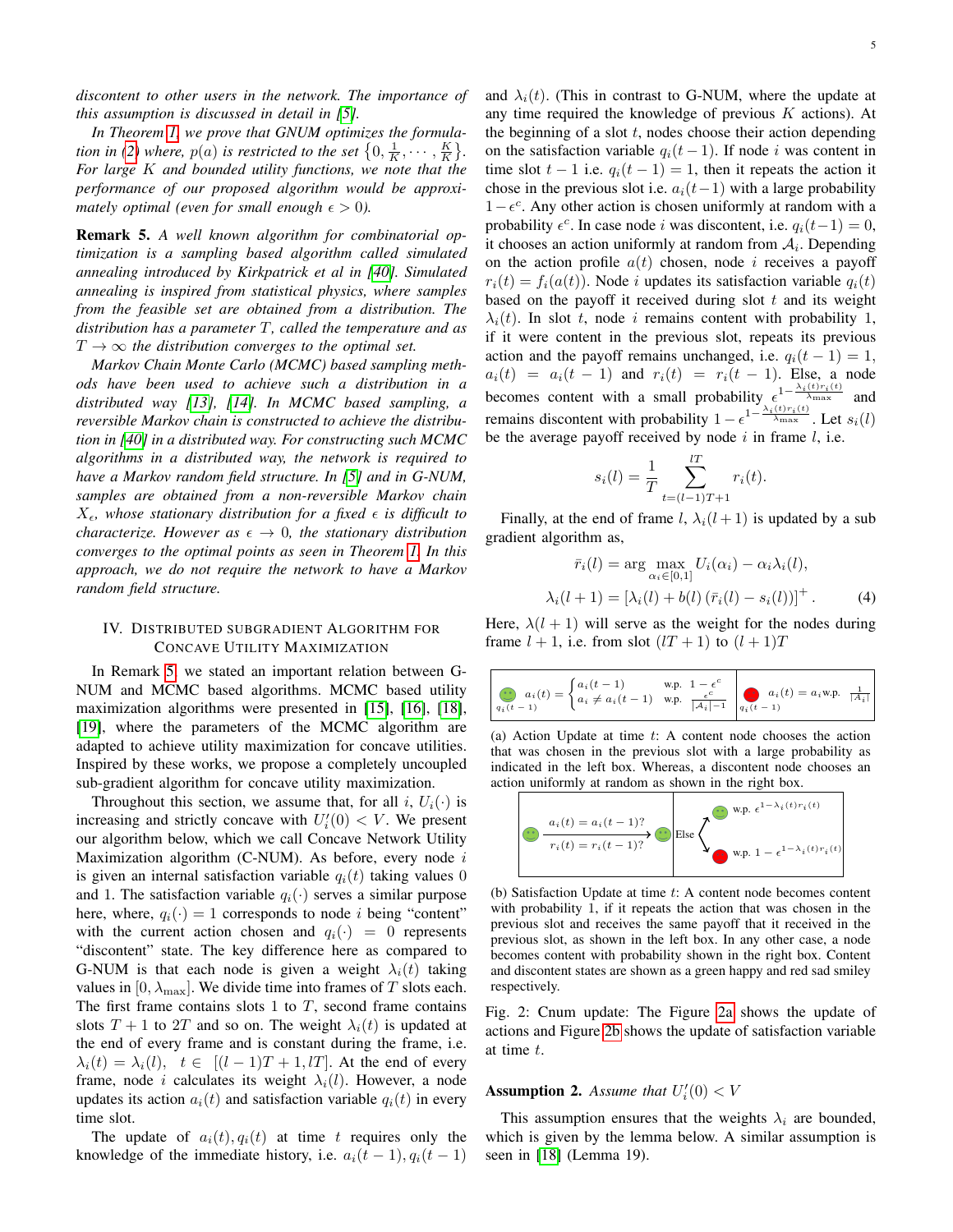# Algorithm 2 : Concave Network Utility Maximization Algorithm (C-NUM)

Initialize: Fix  $c > N$ ,  $\epsilon > 0$  and For all i, set  $q_i(0) = 0, \lambda_i(1) = \lambda_0$ . Action update at time t: **if**  $(q_i(t-1) = 1)$  then  $a_i(t) = \begin{cases} a_i(t-1) & \text{w.p.} \quad 1 - \epsilon^c \end{cases}$  $a_i \in \mathcal{A}_i$  w.p.  $\frac{\epsilon^c}{|\mathcal{A}_i|}$  $\frac{\epsilon^c}{|\mathcal{A}_i|-1}$  if  $a_i \neq a_i(t-1)$ else  $a_i(t) = a_i$  w.p.  $\frac{1}{|\mathcal{A}_i|}$  where  $a_i \in \mathcal{A}_i$ end if Update for  $q_i(\cdot)$  at time t: if  $(q_i(t-1) = 1)$  and  $(a_i(t) = a_i(t-1))$ and  $r_i(t) = r_i(t-1)$  then  $q_i(t) = 1$  w.p. 1 else  $q_i(t) = \begin{cases} 1 & \text{w.p.} \ \epsilon^{1-\frac{\lambda_i(t)r_i(t)}{\lambda_{\text{max}}}} \end{cases}$ 0 w.p.  $1 - \epsilon^{1 - \frac{\lambda_i(t)r_i(t)}{\lambda_{\text{max}}}}$ end if Update for  $\lambda_i(\cdot)$  at the end of frame j:  $\bar{r}_i(j) = \arg \max_{\alpha_i \in [0,1]} U_i(\alpha_i) - \lambda_i(j)\alpha_i$  $\lambda_i(j + 1) = [\lambda_i(j) + b(j) (\bar{r}_i(j) - s_i(j))]^+$ 

<span id="page-5-6"></span>**Lemma [2](#page-4-3).** *If*  $\lambda_i(0) < V+1$   $\forall i$ , then under Assumption 2 we *have,*

$$
\lambda_i(l) \le V + 1 \ \forall l
$$

*Proof.* We discuss the proof in Appendix [VIII-B.](#page-10-0)

#### *A. Performance Analysis of C-NUM*

In this subsection, we shall discuss the performance of C-NUM. We first motivate the basis of C-NUM by formulating the dual problem and showing that [\(4\)](#page-4-4) is the approximate sub-gradient update of the dual problem. In Lemma [3,](#page-0-0) we derive upper bounds for the mixing time of the Markov chain induced by C-NUM for a constant  $\lambda$ . This aids in choosing an appropriate frame size. In Theorem [2,](#page-6-1) we show that C-NUM is optimal.

Consider the optimization problem,

$$
\max \sum_{i} U_i(\bar{r}_i)
$$
  
s.t.  $\bar{r}_i \le \sum_{a} p(a)r_i(a)$  (5)  

$$
\sum_{a} p(a) = 1, p(a) \ge 0.
$$

The partial Lagrangian of [\(5\)](#page-5-0) is given by,

$$
L(\bar{r}, p, \lambda) = \sum_{i} U_i(\bar{r}_i) - \sum_{i} \lambda_i(\bar{r}_i - \sum_{a} p(a)r_i(a)),
$$
  
= 
$$
\sum_{i} (U_i(\bar{r}_i) - \lambda_i\bar{r}_i) + \sum_{a} p(a) \sum_{i} \lambda_i r_i(a).
$$

The dual of the problem [\(5\)](#page-5-0) is

<span id="page-5-1"></span>
$$
d(\lambda) = \max_{\bar{r}, p} L(\bar{r}, p, \lambda)
$$
  
s.t. 
$$
\sum_{a} p(a) = 1, \ p(a) \ge 0
$$
 (6)

The maximization in [\(6\)](#page-5-1) could be split into:

1) Maximization over  $\bar{r}$ ,

<span id="page-5-4"></span>
$$
\bar{r} = \max_{\alpha_i \in [0,1]} \sum_i U_i(\alpha_i) - \lambda_i \alpha_i.
$$
 (7)

2) Maximization over p,

$$
p = \arg \max_{\mu} \sum_{a} \mu(a) \sum_{i} \lambda_i r_i(a)
$$
  
s.t. 
$$
\sum_{a} \mu(a) = 1, \ \mu(a) \ge 0.
$$
 (8)

Here, [\(8\)](#page-5-2) is interpreted as the Max-weight problem and  $\lambda_i$  is interpreted as virtual queue at node  $i$ . By strong duality, the problem in [\(5\)](#page-5-0) is equal to the following

<span id="page-5-3"></span><span id="page-5-2"></span>
$$
\min_{\lambda} d(\lambda)
$$
  
s.t.  $\lambda_i \ge 0$ . (9)

The sub-gradient of the above dual problem is given by,

$$
\sum_{a} p(a)r_i(a) - \bar{r}_i,
$$

where,  $p, \bar{r}$  are the primal optimal solutions.

 $\Box$ 

Remark 6. *The central idea is to use the algorithm in [\[5\]](#page-13-4) (which is the same as G-NUM with*  $K = 1$ *) to solve the above maximization over* p*. Recall that G-NUM induces a Markov chain*  $X_{\epsilon(t)}$  *and Theorem [1](#page-3-1) characterizes the stationary distribution of*  $X_{\epsilon(t)}$  *as*  $\epsilon \to 0$ *. However, we need to take care of the following,*

- 1) the time taken for  $X_{\epsilon(t)}$  to converge to its stationary *distribution*
- 2) the effect of using a finite  $\epsilon$  in the sub-gradient algorithm

In C-NUM, we use sub-gradient method to solve the dual problem in [\(9\)](#page-5-3), where the dual parameters are updated at the end of each frame. For instance, at the end of frame l, the approximate subgradient at node  $i$  is given by,

<span id="page-5-5"></span>
$$
s_i(l) - \bar{r}_i(l),\tag{10}
$$

<span id="page-5-0"></span>where  $s_i(l)$  is the service rate obtained in frame l and  $\bar{r}_i(l)$ solves [\(7\)](#page-5-4). In each frame, where  $\lambda$  is kept constant, the algorithm induces an ergodic Markov chain, denoted by  $X_{\epsilon}$ . This Markov chain maximizes [\(8\)](#page-5-2) in the limit  $\epsilon \to 0$ . By using [\(10\)](#page-5-5) in place of the exact gradient, we need to choose a frame size large enough to ensure that the Markov chain  $X_{\epsilon}$  is close to stationarity and  $\epsilon$  small enough that [\(10\)](#page-5-5) is close to the exact gradient.

Remark 7. *In [\[18\]](#page-13-17), Gibbs sampling is used to solve* [\(8\)](#page-5-2)*, where the Markov random field nature of the setup allows a distributed implementation. In our setup, usage of such reversible Markov Chain Monte Carlo techniques to solve* [\(8\)](#page-5-2) *does not lead to a distributed implementation. Another key difference here as compared to [\[18\]](#page-13-17), is the absence of*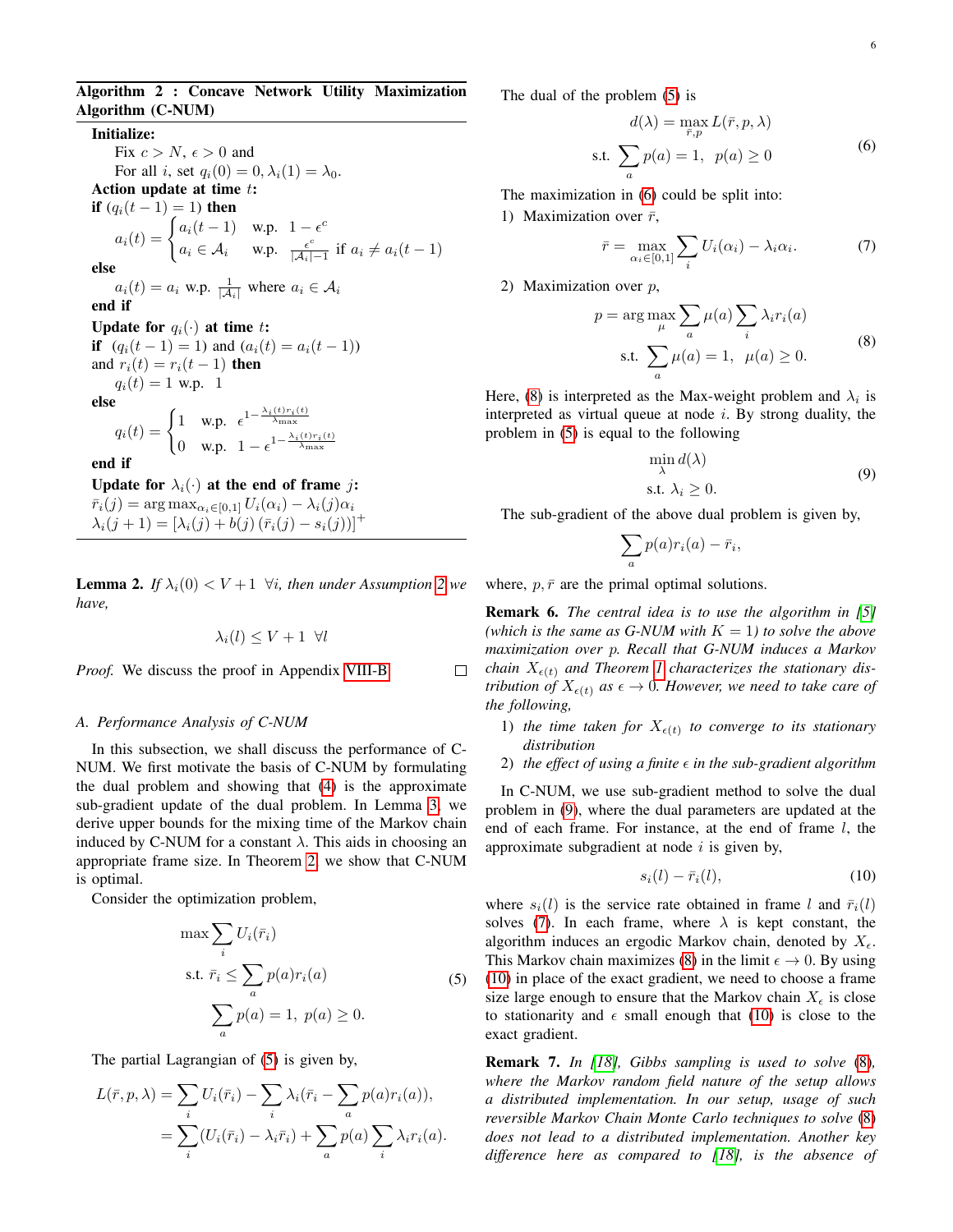In the following discussion, we derive an upper bound for the Mixing time of  $X_{\epsilon}$  for a fixed  $\lambda$ . As we shall see, this bound provides a trade off between  $\epsilon$  and frame size T.

Let  $\pi_{\epsilon}$  be the stationary distribution of a Markov chain  $X_{\epsilon}$ and  $\pi_t$  be the distribution at time t with x as the initial state, i.e.  $\pi_0(x) = 1$ . Define Mixing time of X as,

$$
\tau(\zeta) = \min\{t : d_v(\pi_t, \pi_\epsilon) < \zeta\} \quad \forall x,
$$

where,  $d_v(\pi_t, \pi_{\epsilon}) = \frac{1}{2} \sum_y |\pi_t(y) - \pi_{\epsilon}(y)|$  is the total variation distance between  $\pi_t$  and  $\pi_{\epsilon}$ . Now, we have the following lemma on the mixing time of  $X_{\epsilon}$  for any  $\lambda$ .

**Lemma 3.** 1) *For C-NUM with any fixed*  $\lambda$ *, the mixing time of the Markov chain*  $X_{\epsilon}(t)$  *has the following upper bound,*

$$
\tau(\zeta) < \frac{\log(\frac{1}{\zeta})}{\epsilon^{(c+1)N}},
$$

2) *For G-NUM, the mixing time is upped bounded as,*

$$
\tau(\zeta) \le \left\lceil \frac{\log(\frac{1}{\zeta})}{K \epsilon^{(c+1)NK}} \right\rceil K
$$

*Proof.* See Appendix [VIII-D](#page-11-0)

Remark 8. *A small would provide a better approximation of* [\(8\)](#page-5-2)*, however this would lead to a large mixing time and in turn a large frame size.*

Remark 9. *Lemma [3](#page-0-0) suggests that, for G-NUM, the mixing time grows exponentially with* K*. This validates the usage of C-NUM against G-NUM for concave utilities, since in G-NUM we increase* K *for a larger rate region.*

Now we shall state our main result,

<span id="page-6-1"></span>Theorem 2. *Assume* Ui*'s are increasing, strictly concave functions satisfying Assumptions [1](#page-2-3) and [2.](#page-4-3) Then, for fixed frame size*  $T = \frac{N(V+1)}{\eta \epsilon^{(c+1)N}}$ , we have the following,

1) *For step sizes satisfying,*

$$
\sum_j b(j) = \infty, \text{ and } \sum_j b^2(j) < \infty.
$$

*We have,*

$$
\liminf_{L \to \infty} \sum_{i} U_i(\hat{r}_i(L)) \ge \sum_{i} U_i(\bar{r}_i^*) - \liminf_{L \to \infty} \bar{\delta}(L) - \eta,
$$

*and*

$$
\limsup_{t \to \infty} \sum_{i} U_i(\bar{r}_i(t)) \ge \sum_{i} U_i(\bar{r}^*) - \liminf_{L \to \infty} \bar{\delta}(L) - \eta,
$$

*where*  $\bar{\delta}(L)$  *and*  $\hat{\bar{r}}(L)$  *are the cesaro averages given by,* 

$$
\bar{b}(L) = \sum_{l=0}^{L-1} b(l), \quad \bar{\delta}(L) = \frac{1}{\bar{b}(L)} \sum_{l=0}^{L-1} b(l)\delta(\lambda(l))
$$

$$
\hat{\bar{r}}(L) = \frac{1}{\bar{b}(L)} \sum_{t=0}^{L-1} b(l)\bar{r}(l).
$$

2) *For a fixed step size,*  $b(t) = b$   $\forall t$ ,

$$
\liminf_{L \to \infty} \sum_{i} U_i \left( \frac{1}{L} \sum_{l=0}^{L-1} \bar{r}_i(l) \right) \ge \sum_{i} U_i(\bar{r}^*)
$$

$$
- \liminf_{L \to \infty} \frac{1}{L} \sum_{l=0}^{L-1} \delta(\lambda(l)) - \eta - \frac{Nb}{2},
$$

*and*

$$
\limsup_{t \to \infty} \sum_{i} U_i(\bar{r}_i(t)) \ge \sum_{i} U_i(\bar{r}^*)
$$

$$
- \liminf_{L \to \infty} \frac{1}{L} \sum_{l=0}^{L-1} \delta(\lambda(l)) - \eta - \frac{Nb}{2}
$$

*where*  $\bar{r}^*$  *is the solution to the following optimization problem,* 

$$
\max \sum_{i} U_i(\bar{r}_i)
$$
  
s.t.  $\bar{r}_i \le \sum_a p(a)r_i(a)$   

$$
\sum_a p(a) = 1, \ p(a) \ge 0.
$$
 (11)

,

 $\Box$ 

*Proof.* See appendix [VIII-E.](#page-11-1)

#### V. NUMERICAL EXAMPLES

# <span id="page-6-0"></span>*A. Illustration*

 $\Box$ 

In this subsection, we illustrate some aspects of C-NUM. We consider an example with two nodes. Each node has two actions to choose from, namely  $a_1$  and  $a_2$ . The payoff table is shown in Figure [3.](#page-6-2) When nodes choose different actions, the node choosing action  $a_2$  gets a higher payoff. However the payoffs are asymmetric, i.e. when node 2 chooses  $a_2$ , it gets a payoff of 0.8 and when node 1 chooses  $a_2$ , it gets a payoff of 1 (provided the other node chooses  $a_1$ ). In this example, we aim to maximize the sum of log utility,  $\sum_i \log(1 + \bar{r}_i)$ .

<span id="page-6-2"></span>

|                                   | $a_1$                             | $a_2$        |  |  |  |
|-----------------------------------|-----------------------------------|--------------|--|--|--|
| $a_1$                             | $(0.0001, 0.0001)$ $(0.001, 0.8)$ |              |  |  |  |
| $a_2$                             | (1, 0.001)                        | (0.01, 0.01) |  |  |  |
| Fig. 3: Payoff table $(s_1, s_2)$ |                                   |              |  |  |  |

*1) Effect of frame length* T *and number of iterations* L*:* In this subsection, we study C-NUM for different frame lengths and iterations of the sub-gradient algorithm. We choose  $\epsilon$  = 0.01. We run C-NUM for 200 and 10<sup>6</sup> frames. Figures [4](#page-7-0) and [5](#page-7-1) show the utility of nodes 1 and 2 respectively, where C-NUM is run for 200 frames, with frame lengths  $10^4$ ,  $10^6$ and  $10^7$  slots. For reference, we plot Max weight and Gibbs sampling based algorithms (requires complete information). In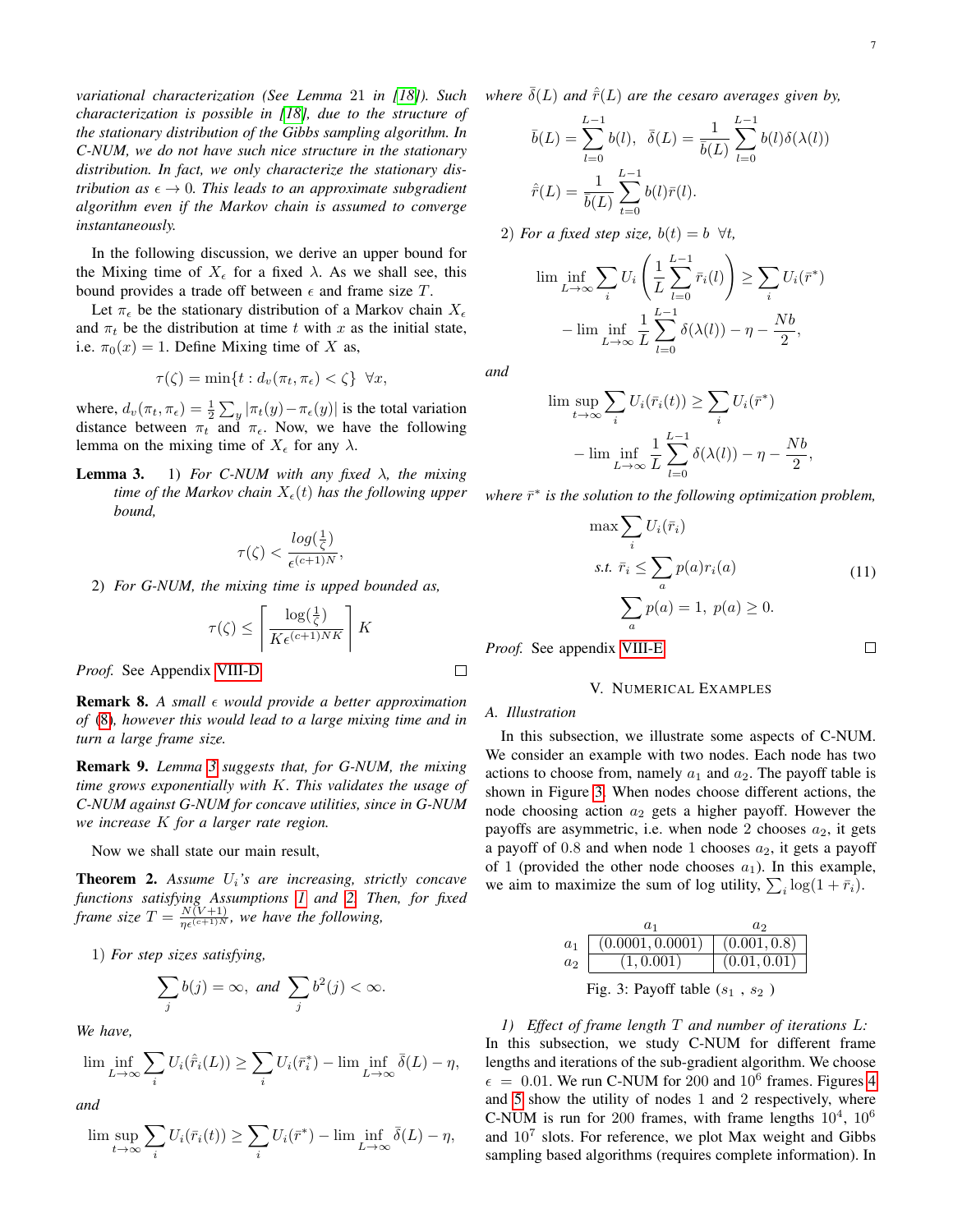Figure [6,](#page-7-2) we plot the utility of nodes 1 and 2, where C-NUM is run for  $10^6$  frames, with frame lengths of 100 and 10000. From the Figures [4,](#page-7-0) [5](#page-7-1) and [6,](#page-7-2) we observe the following,

- 1) For this example, the approximate gradient algorithm converges.
- 2) For a smaller number of frames (200) (See Figure [4](#page-7-0) and [5\)](#page-7-1), C-NUM converges with frame lengths of  $10^6$ and  $10<sup>7</sup>$ . Also the utilities are close to that got by the Gibbs sampling algorithm.
- 3) For a larger number of frames, i.e.  $(10^6)$ , even for smaller frame length of 100 slots, the algorithm converges. This is explained by stochastic approximation [\[17\]](#page-13-16). If the sub-gradient algorithm converges, then convergence is guaranteed irrespective of the frame length. However, the rate of convergence depends on frame length.

<span id="page-7-0"></span>

Fig. 4: Utility of node 1 with C-NUM in a simple example with two nodes. C-NUM is run for different frame lengths of  $100, 10^4, 10^6$  and  $10^7$ . Exact gradient and Gibbs sampling based algorithms are plotted for reference.

*2) Effect of*  $\epsilon$ : In this subsection, we study the effect of  $\epsilon$  on the performance of C-NUM. We run C-NUM for  $\epsilon$  =  $0.1, 0.01, 0.001$  and  $0.0001$ . We fix the frame size as  $10^6$  slots and run the algorithm for 200 frames. In Figure [7,](#page-8-1) we plot the sum utility for different values of  $\epsilon$ . We observe that, as  $\epsilon$  is decreased from 0.1 to 0.01, there is a significant increase in sum utility. However, from  $\epsilon = 0.01$  to 0.001, there is only a marginal increase in the utility. As  $\epsilon$  is further reduced to 0.0001, the algorithm doesn't converge for the chosen frame size and iteration duration.

#### *B. Example Scenarios*

In this subsection, we will illustrate G-NUM and C-NUM for two applications namely User Association and Channel Selection in WiFi networks.

*1) User Association:* Here, nodes (players) correspond to the users and actions correspond to the set of Access Points (APs). The payoff of user  $i$  corresponds to the throughput

<span id="page-7-1"></span>

Fig. 5: Utility of node 2 with C-NUM, for the simple game with two nodes in Figure [3.](#page-6-2) C-NUM is run for different frame lengths of 100,  $10^4$ ,  $10^6$  and  $10^7$ . Exact gradient and Gibbs sampling based algorithms are plotted for reference.

<span id="page-7-2"></span>

Fig. 6: Utilities of nodes 1 and 2 for the two node game in Figure [3.](#page-6-2) C-NUM is run for  $10^6$  frames, with frame lengths of 100 and 10000.

 $r_i(t)$ . We consider a fixed IEEE 802.11ac WiFi network with 2 Access Points (APs) and 7 users. The performance for the network configuration was evaluated using the network simulator ns-3 with the following configuration parameters. The APs are placed 50 meters apart from each other. The UEs are dropped uniformly around the APs over a square of 50 meters. Each user could associate to either of the two APs. We let the APs operate in orthogonal 20 MHz Channels with a maximum achievable throughput of 6.5 Mbps. We consider uplink traffic with saturated queues. We maximize the sum utility function  $\sum_i \log(\delta + \bar{r}_i)$ , where  $\bar{r}_i$  is the average throughput of user i. Log utility achieves a proportional fair solution [\[8\]](#page-13-7). Since log utility is unbounded, we use  $\log(\delta + \bar{r})$  ( $\delta > 0$ ). We plot the normalized sum utility of the users for G-NUM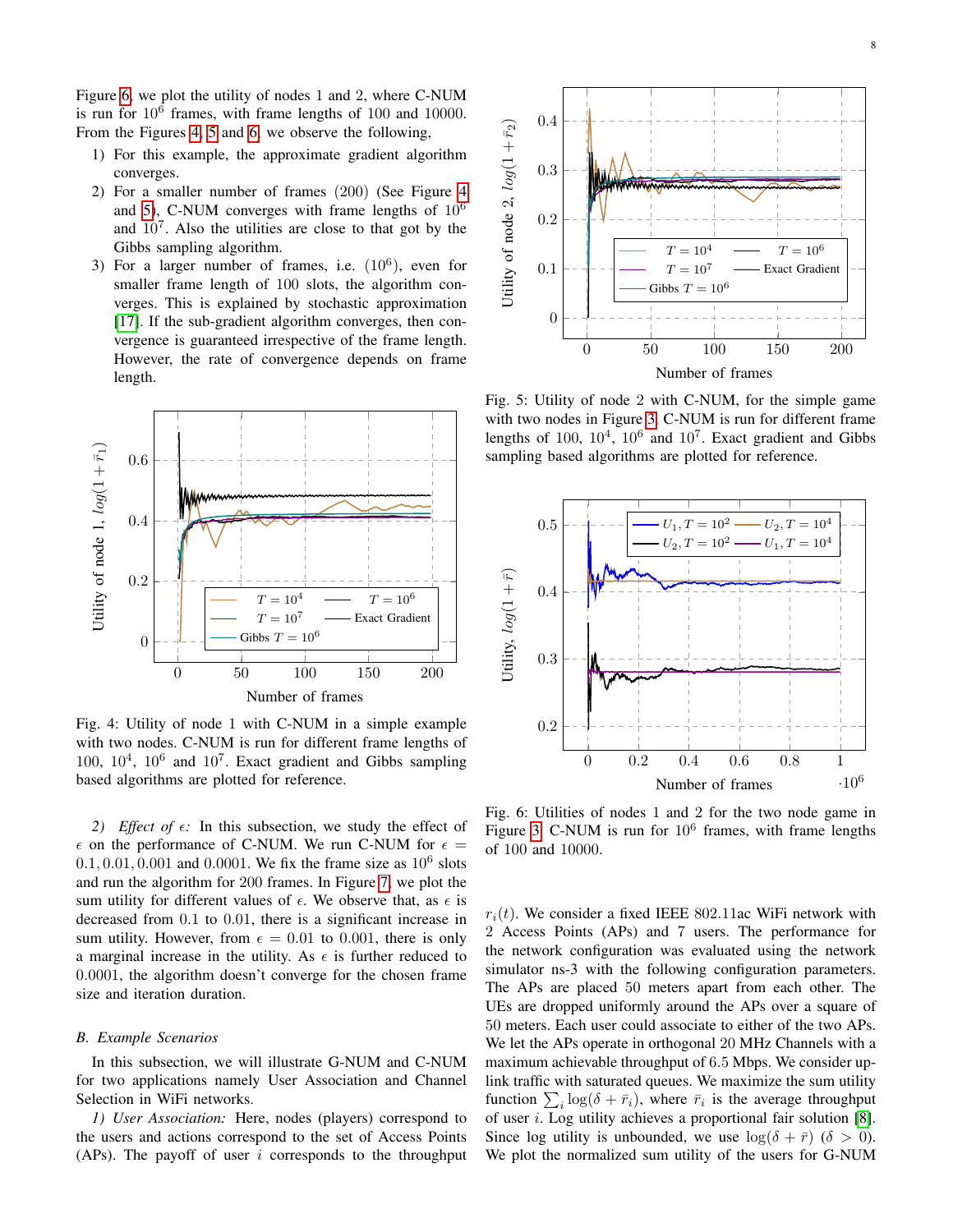<span id="page-8-1"></span>

Fig. 7: Sum Utility of the average rate with C-NUM for the two node game in [3.](#page-6-2) We run C-NUM for different values of  $\epsilon$  varying from 0.1 to 0.0001

and C-NUM in Figure [8](#page-8-2) with  $\epsilon = 0.2$ . We also plot the Max-Weight based utility maximization algorithm [\[9\]](#page-13-8) for reference. We observe that the sum-utility of C-NUM and G-NUM is around 0.42. The performance is close to the Max-weight based algorithm [\[9\]](#page-13-8) which achieves a utility around 0.45.

<span id="page-8-2"></span>

Fig. 8: Sum Utility of the nodes for G-NUM and C-NUM for a IEEE 802.11ac WiFi network for 7 users and 2 Access points, with  $\epsilon = 0.2$ . The performance of Exact gradient algorithm [\[9\]](#page-13-8) is shown for reference.

# *C. Channel Selection*

In the channel selection problem, nodes (players) correspond to ad hoc WiFi links (transmitter-receiver pair) and actions correspond to the set of channels that each link could operate. The payoff for link i is the throughput  $r_i(t)$  it receives. For the channel selection example, we consider 5 WiFi links (transmitter-receiver pairs) dropped uniformly in an area of

100 square meters. We assume that each link could operate in one of the three 20 Mhz channels. We fix the network utility as  $\sum_i \log(\delta + \bar{r}_i)$ . We plot the normalized network utility for G-NUM and C-NUM in Figure [9,](#page-9-2) with  $\epsilon = 0.1$ . We also plot the Max-weight based algorithm [\[9\]](#page-13-8) for reference. We observe that C-NUM achieves a utility of 0.71 and G-NUM achieves a utility of 0.69. The performance is very close to the Max-Weight based algorithm, which achieves a utility of 0.73. In comparison to the previous user association example in Figure [8,](#page-8-2) C-NUM and G-NUM performs better here. This is because  $\epsilon$  was fixed at 0.2 in the user association example, whereas here it is 0.1.

- *1) Key Observations::*
- i) We see that G-NUM and C-NUM perform close to the Max-Weight based algorithm [\[9\]](#page-13-8). However, there is a small difference in the performance which is due to  $\epsilon$ . Recall that both G-NUM and C-NUM are optimal as  $\epsilon \rightarrow 0.$
- ii) Additionally, we observe that C-NUM outperforms G-NUM for the same  $\epsilon$ . To explain this, consider  $\Omega^*$ , the set of stochastically stable states i.e. the set of states having a positive stationary mass as  $\epsilon \to 0$ . We also know that,  $\Omega^*$  corresponds to the states having minimum stochastic potential (See Definition 3). In G-NUM  $\Omega^*$  is the sequence of optimal action sequences and in C-NUM  $\Omega^*$  is the actions with maximum weight. The stationary mass of  $\Omega^*$  is bounded as follows,

$$
\begin{aligned} \pi_\epsilon(\Omega^*) &\geq \Theta\left(\frac{|\Omega^*| \epsilon^{\gamma_{\min}}}{|\Omega^*| \epsilon^{\gamma_{\min}} + |\Omega \setminus \Omega^*| \epsilon^{\gamma_2}}\right) \\ \pi_\epsilon(\Omega^*) &\leq \Theta\left(\frac{|\Omega^*| \epsilon^{\gamma_{\min}}}{|\Omega^*| \epsilon^{\gamma_{\min}} + |\Omega \setminus \Omega^*| \epsilon^{\gamma_{\max}}}\right) \end{aligned}
$$

where,  $\pi_{\epsilon}$  is the stationary distribution for fixed  $\epsilon$ ;  $\gamma_{\rm min}$ and  $\gamma_{\text{max}}$  are the minimum and maximum stochastic potential respectively,  $\gamma_2 = \min_{x: \gamma(x) \neq \gamma_{\min}} \gamma(x)$  is the second smallest stochastic potential. In G-NUM,  $|\Omega \backslash \Omega^*|$ scales with K. This implies, for a fixed  $\epsilon$ ,  $\pi_{\epsilon}(\Omega^*)$  is closer to 1 in C-NUM as compared to G-NUM. This explains why C-NUM performs better than G-NUM.

#### VI. SUMMARY AND COMPARISONS

<span id="page-8-0"></span>In this section, we will summarize G-NUM and C-NUM. G-NUM has the advantage that it maximizes general utilities (not necessarily concave). However, we have seen in Lemma 3 that the mixing time of G-NUM grows exponentially in  $K$  (for C-NUM,  $K = 1$ ). Also, we have seen through simulations that for a fixed  $\epsilon$ , C-NUM performs better than G-NUM.

Table [I](#page-10-1) provides a comparison of G-NUM and C-NUM with other distributed algorithms. In Remark 1, we stated that the difference between the algorithms in [\[18\]](#page-13-17) and our model is the assumption on the network. The work in [\[18\]](#page-13-17) assumes a conflict graph model, whereas we assume interdependence. An important question here is if conflict graph imply interdependence. The answer is negative. To see this, we consider a linear network with three links where i) links 1 and 2 conflict and ii) links 2 and 3 conflict. In this case, when link 1 is transmitting and link 2 is idle, no action change by link 3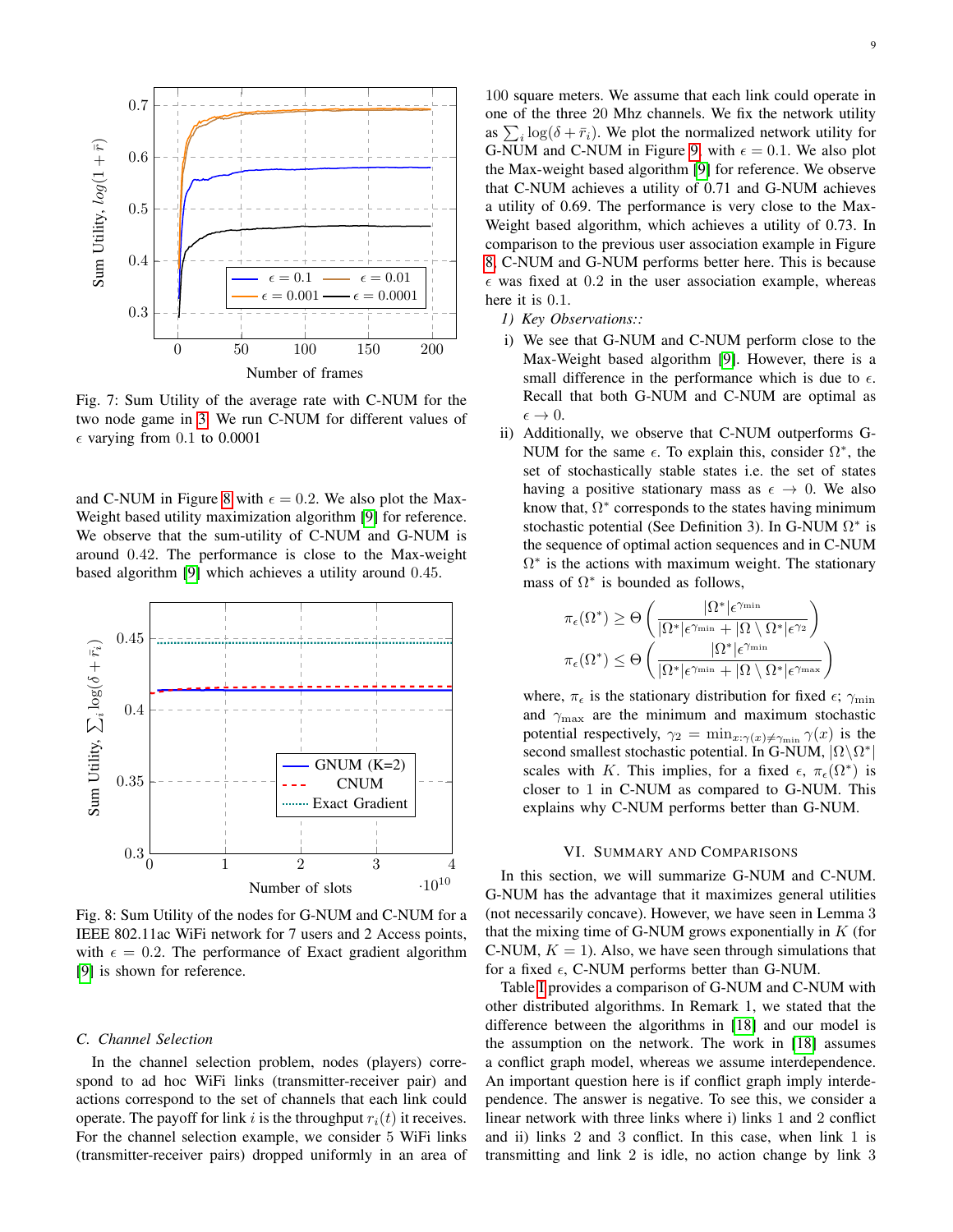<span id="page-9-2"></span>

Fig. 9: Sum Utility of the nodes for G-NUM and C-NUM for a WiFi ad hoc network for 5 links and 3 Channels, with  $\epsilon = 0.1$ . The performance of Exact gradient algorithm [\[9\]](#page-13-8) is shown for reference.

could change the service rates of links 1 and 2. This implies that interdependence is not satisfied here. However, this is not a drawback, given that significant change in the interference can be used as a signal to indicate that some link has changed its action.

#### VII. CONCLUSIONS

In this work, we have presented two completely uncoupled algorithms for utility maximization. This allows a fair allocation of resources, which prior works [\[4\]](#page-13-3), [\[5\]](#page-13-4) in this setup have ignored.

In the first algorithm, namely G-NUM, we discretize the rate region, thereby allowing it to be applied for general (possibly non-concave) utilities. We show that the set of achievable points in the rate region could be increased by increasing the parameter  $K$ . However, the memory at each node increases as  $K$  is increased. The state space of the Markov chain increases with  $K$ ; and in Lemma [3,](#page-0-0) we show that the Mixing time upper bound grows exponentially with  $K$ .

In the second part, we present another algorithm, C-NUM, which is a sub-gradient algorithm for concave utilities. In comparison to G-NUM, C-NUM only keeps track of the immediate history and the time average service rate. We show convergence in Cesaro averages for decreasing step sizes and time average convergence for fixed step size. Through C-NUM, we show an interesting relationship between completely uncoupled algorithms and Gibbs sampling based utility maximization algorithms. In future, we would like to compare these algorithms for specific network models of interest.

#### VIII. APPENDIX

# <span id="page-9-1"></span><span id="page-9-0"></span>*A. Proof of Theorem [1:](#page-3-1)*

To prove theorem [1,](#page-3-1) we need to characterize the stationary distribution of  $X_{\epsilon}(t)$  for small  $\epsilon$ . For such a characterization,

we shall use the results from [\[29\]](#page-13-27),[\[30\]](#page-13-28) on perturbed Markov chains. Let  $P_e(x, y)$  denote the transition probability of the Markov chain  $X_{\epsilon}$  from state x to state y. Consider the directed graph  $G$  with the states of the Markov chain as vertices and an edge from state x to state y if  $P_{\epsilon}(x, y) > 0$ . A spanning tree  $T_x$  rooted at a vertex x is called a x-tree, i.e. there exist a path from any vertex to x and,  $T_x \subseteq G$  does not contain any cycles. Let the set of all trees rooted at state x be  $\mathcal{T}_x$ .

We need the following additional definitions from the theory of regular perturbed Markov processes from [\[30\]](#page-13-28).

1)  $\forall x, y \in \Omega$ , if  $P^{\epsilon}(x, y) > 0$  for some  $\epsilon > 0$ , then,

$$
0<\lim_{\epsilon\to 0}\frac{P^\epsilon(x,y)}{\epsilon^{r(x,y)}}<\infty,
$$

 $r(x, y) \geq 0$  is defined as the resistance of the transition  $x \rightarrow y$  (See Definition [1\)](#page-3-3).

- 2) Consider a sequence of transitions (or a path)  $P = x_1 \rightarrow$  $x_2 \rightarrow \dots \rightarrow x_k$ . The resistance of the path is defined as the sum of the resistances of the one-step transitions in the path, i.e.,  $r(x_1, x_2) + ... + r(x_{k-1}, x_k)$ .
- 3) The resistance from state x to any other state y,  $\rho(x, y)$ is the minimum resistance over all paths from  $x$  to  $y$ .
- 4) The resistance of the tree rooted at x,  $\rho(x)$  is the sum of the resistances of the edges in the tree.

Let  $\mathcal{T}(a)$  be the set of all trees rooted at state x with action profile sequence  $a = (a_1, \dots, a_K)$ . Let  $r_{\min}(a)$  be the minimum resistance of all the trees in  $\mathcal{T}(a)$ .

A state in the Markov chain  $X_{\epsilon}$  is of the form,  $x = (a, q)$ where  $a = (a_1, a_2, \dots, a_K) \in \mathcal{A}^K$  is the sequence of K action profiles and  $q \in \{0,1\}^N$  is the satisfaction variable of the nodes. For any state  $x = (a, q)$ , we shall use the following definition from [\[30\]](#page-13-28),

Definition 3. *Stochastic potential of a state* x*, denoted by*  $\gamma(x)$ *, is the minimum resistance over all the trees rooted at x.* 

<span id="page-9-3"></span>**Lemma 4.** *The tree with minimum resistance in*  $\mathcal{T}(a)$  *is rooted at state*  $(a, \overline{1})$ *, i.e. when all the nodes are content. The minimum resistance*  $r_{\min}(a)$  *is given by*  $c(N - 1)$  +  $\sum_i 1-U_i\left(\frac{r_i(a(1))+\cdots+r_i(a(K))}{K}\right)$ . Further, for any other state  $x = (a', q)$ , where  $q \neq \vec{1}$ ,  $r_{\min}(a) < \rho(x)$ ,  $\forall a \in \mathcal{A}$ .

*Proof.* A tree  $T \in \mathcal{T}(a)$  is rooted at a state  $x = (a, q)$ , where q could take values in  $\{0,1\}^N$ . Define the following

- a)  $a^1 = (a, \vec{1})$ , where all the nodes are content
- b)  $a^0 = (a, \vec{0})$ , where all the nodes are discontent
- c)  $a^q = (a, q)$ , where q is a vector with some zeros and some ones (where some nodes are content and some are discontent).

We have the following results:

- 1)  $\rho(a^1, x) \geq c$ ,  $\forall x \neq a^1$ . For a transition from  $a^1$  to a different state to take place, at least one node should change its action. A content node changes its action with probability  $\frac{\epsilon^c}{|A_i|-1}$  which has resistance c.
- 2)  $\rho(a^1, b^0) = c$ . Once a node becomes discontent (which happens with resistance  $c$ ), the other nodes become discontent with zero resistance due to interdependence.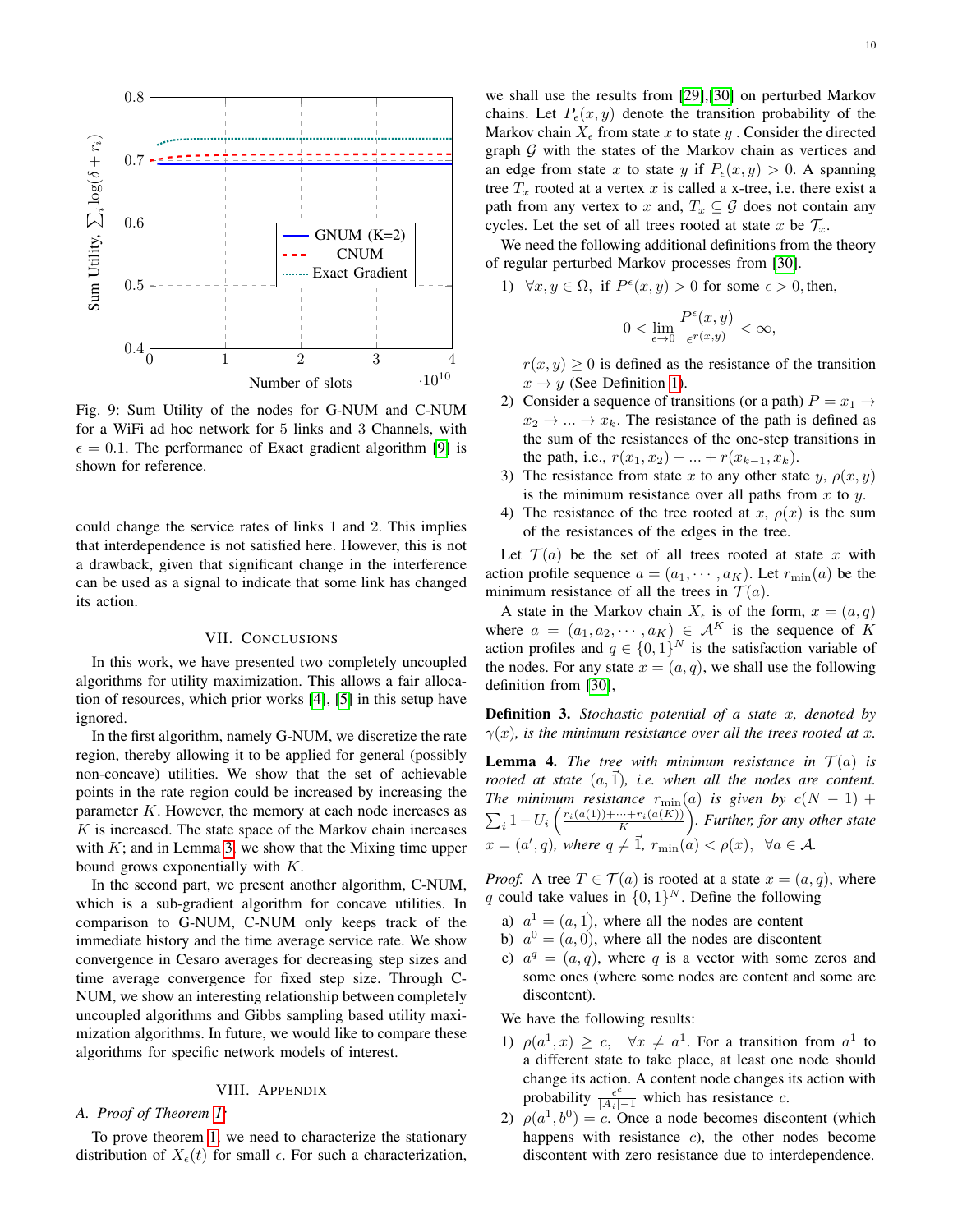<span id="page-10-1"></span>

| Algorithm                                             | Network Model                              | Utility                                                    | Mixing time                                                                    |
|-------------------------------------------------------|--------------------------------------------|------------------------------------------------------------|--------------------------------------------------------------------------------|
| <b>G-NUM</b>                                          | Interdependence                            | General                                                    | $\left\lceil \frac{\log(\frac{1}{\zeta})}{K\epsilon^{(c+1)NK}} \right\rceil K$ |
| C-NUM                                                 | Interdependence                            | Concave                                                    | $\frac{\log(\frac{1}{\zeta})}{\epsilon^{(c+1)N}}$                              |
| Optimal CSMA [18]                                     | Conflict Graph                             | Concave                                                    | $\log(\frac{1}{\zeta}) \exp(\Theta(\beta N V))$                                |
| Parallel Glauber Dynamics<br>[41]                     | Conflict Graph with<br>max degree $\Delta$ | Stabilizes any arrival<br>with rate $\frac{1}{\Delta - 1}$ | $O(\log N)$                                                                    |
| Pareto Optimality Through<br>Distributed Learning [5] | Interdependence                            | Sum-Rate<br>Maximization                                   | $\frac{\log(\frac{1}{\zeta})}{\epsilon^{(c+1)N}}$                              |

TABLE I: Comparison of G-NUM, C-NUM with other distributed algorithms

- 3)  $\rho(b^0, a^1) = N \sum_i U_i \left( \frac{f_i(a(1) + \dots + f_i(a(K))}{K} \right); a, b \in \mathcal{A}.$ The resistance for node  $i$  to become content is  $1-U_i\left(\frac{f_i(a(1))+...+f_N(a(K))}{K}\right)$ . Since every user must become content from  $(b,\vec{0})$ , we have the result.
- 4)  $c \le \rho(a^1, b^1)$  < 2c. Here at least one node should change its action which happens with resistance c. The upper bound follows from the following,  $\rho(a^1, b^1) \leq \rho(a^1, c^0) + \rho(c^0, b^1) < 2c$
- 5)  $\rho(a^q, a^0) = 0$ . In state  $a^q$ , some nodes are discontent and due to interdependence, with zero resistance all the nodes become discontent.

Now, from Lemma 4.3 from [\[5\]](#page-13-4), we have,

$$
\gamma(a,\vec{1}) = c(|A|^K - 1) + N - \sum_{i} U_i \left( \frac{r_i(a(1)) + \dots + r_i(a(K))}{K} \right)
$$
\n(12)

Also we have, 
$$
\gamma(a, \vec{0}) = |\mathcal{A}|^K c, \ \forall a \in \mathcal{A}^K.
$$
 (13)

[\(13\)](#page-10-2) follows from 5) and since every outgoing edge from  $a<sup>1</sup>$ has resistance c (there are  $|\mathcal{A}|^K$  of them).

The stochastic potential of a state  $a<sup>q</sup>$  is greater than or equal to the stochastic potential of  $a^0$ , i.e.

$$
\gamma(a^q) \geq |\mathcal{A}|^K c, \ \forall a \in \mathcal{A}^K. \tag{14}
$$

To see [\(14\)](#page-10-3), let  $T_{a,q}$  denote the tree rooted at state  $x = (a,q)$ with resistance  $\gamma(a^q)$ . Due to interdependence, we know that there exists a zero resistance path from  $a^q$  to  $a^0$ . Add the zero resistance path to  $T_{aq}$  and remove all the outgoing edges from  $a^0$ . This gives us a tree rooted at  $a^0$  with no additional resistance. This implies  $\gamma(a^q) \geq \gamma(a^0)$ . Lemma [4](#page-9-3) follows from [\(12\)](#page-10-4), [\(13\)](#page-10-2), [\(14\)](#page-10-3) and noting that  $c > N$ .  $\Box$ 

The following theorem from [\[30\]](#page-13-28) completes the proof.

Theorem 3. *[\[30\]](#page-13-28). The stochastically stable states of a regular perturbed Markov chain*  $X_{\epsilon}(t)$  *are the states having minimum stochastic potential.*

The above theorem insists that the stochastically stable states of the Markov chain  $X_{\epsilon}(t)$  are the states where all nodes are content and that minimizes  $\gamma(x)$ , i.e.,

$$
\sum_{i} 1 - U_i \left( \frac{r_i(a(1)) + \dots + r_i(a(K))}{K} \right)
$$

.

This implies that the stochastically stable states are those that maximize

$$
\sum_i U_i \left( \frac{r_i(a(1)) + \dots + r_i(a(K))}{K} \right).
$$

This completes the proof of Theorem [1.](#page-3-1)

#### <span id="page-10-0"></span>*B. Proof of Lemma [2](#page-5-6)*

Proof is by induction over l. The statement is true for  $l = 0$ (by assumption). Now, we assume that  $\lambda_i(l) \in [0, V + 1]$ . Consider the two cases:

1)  $\lambda_i(l) \leq V$ . In this case, from the update rule, we have

$$
\lambda_i(l+1) = \left[\lambda_i(l) + b(l) \left(\bar{r}_i(l) - r_i(l)\right)\right]^+
$$
  

$$
\leq \lambda_i(l) + \bar{r}_i(l) \leq V + 1
$$

<span id="page-10-4"></span><span id="page-10-2"></span>2)  $\lambda_i(l) \in (V V + 1]$ . In this case,

$$
\frac{d}{dy}(U_i(y) - \lambda_i y) \le U'_i(0) - \lambda_i < 0 \quad \forall y
$$

The steps follow since  $U_i$  is concave and  $\lambda_i < V + 1$ . This implies  $U_i(y) - \lambda_i y$  is a decreasing function in [0, 1]. i.e  $\bar{r}_i = 0. \implies \lambda_i(l+1) \leq V+1.$ 

# <span id="page-10-3"></span>*C. Mixing time bounds using Dobrushin's inequality*

The Markov chain induced by the algorithm,  $X_{\epsilon}(t)$  is a non reversible ergodic Markov chain. To analyze the performance of C-NUM, we study the mixing time of the Markov chain  $X_{\epsilon}(t)$  for a fixed  $\lambda$ . We will use Dobrushin's inequality [\[42\]](#page-13-40) to derive an upper bound on the mixing time. In this section, we will discuss Dobrushin's inequality and mixing time based on it. We define ergodic coefficient [\[42\]](#page-13-40) as,

Definition 4. *Ergodic Coefficient The ergodic coefficient of a transition probability matrix* P*,* δ(P) *is defined as,*

$$
\delta(P) = \frac{1}{2} \sup_{i,j} \sum_{k} |p_{ik} - p_{jk}| = \sup_{i,j} d_V(p_i, p_j)
$$

*where,*  $d_V(\cdot, \cdot)$  *is the total variational distance.* 

We shall now state the Dobrushin inequality ,

**Theorem 4.** Dobrushin's Inequality: Let  $P_1$  and  $P_2$  be *stochastic matrices. Then,*

$$
\delta(P_1 P_2) \le \delta(P_1)\delta(P_2)
$$

 $\Box$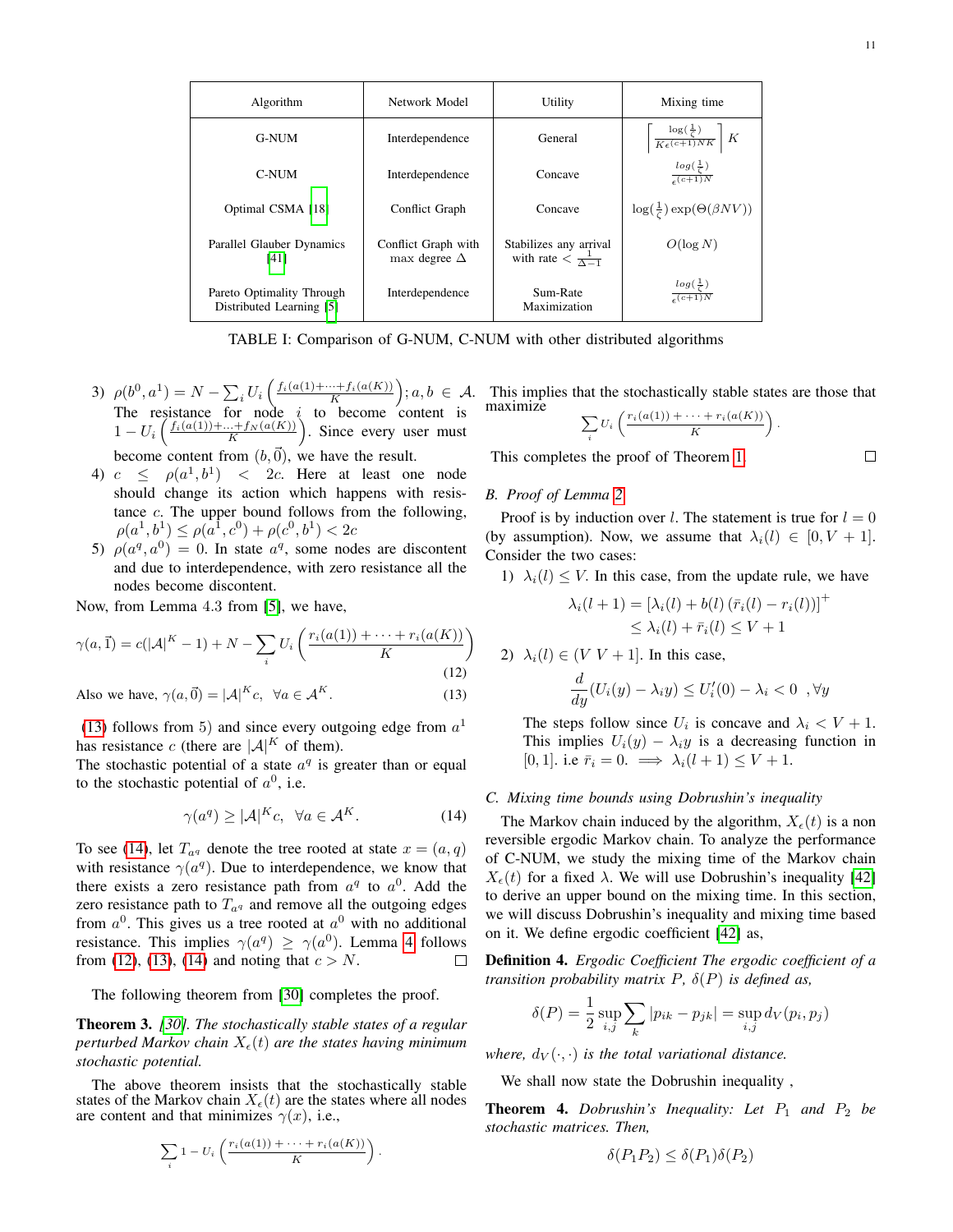<span id="page-11-5"></span> $\Box$ 

*Proof.* See Theorem 7.1, Chapter 6 in [\[42\]](#page-13-40)

We will now use the above inequality to obtain Mixing time bounds.

# Theorem 5.

$$
d_V(\mu^T P^n, \nu^T P^n) \le d_V(\mu, \nu) (\delta(P))^n
$$

*Proof.* See Theorem 7.2, Chapter 6 in [\[42\]](#page-13-40)

As a corollary, we have,

$$
d_V(\pi_t, \pi) = d_V(\pi_0^T P^t, \pi^T P^t) \le d_V(\pi_0, \pi) (\delta(P))^t \quad (15)
$$

where,  $\pi_0$  and  $\pi_t$  are the distribution of the Markov chain at times  $0$  and  $t$  respectively. The above result indicates that characterizing  $\delta(P)$  shall provide bounds on the convergence.

# <span id="page-11-0"></span>*D. Proof of Lemma [3:](#page-0-0)*

In this subsection, we shall obtain bounds on the ergodic coefficient  $\delta(P)$  and hence mixing time of the Markov chain  $X_{\epsilon}$  for a fixed  $\lambda$ . The total variation distance is given by,

$$
d_V(p_i, p_j) = 1 - \sum_k p_{ik} \wedge p_{jk}
$$

Using the above in the definition of ergodic coefficient,

$$
\delta(P) = 1 - \inf_{i,j} \sum_{k} p_{ik} \wedge p_{jk} \le 1 - \sum_{k} p_{\min,k} \tag{16}
$$

where,  $p_{\min,k} = \min_i p_{ik}$  is the minimum transition probability to state  $k$ .

Consider the Markov chain  $X_{\epsilon}$  in C-NUM with fixed  $\lambda$ . Let  $k$  be the a state where all the nodes are content. The minimum transition probability to k would correspond to all the N nodes becoming discontent with probability  $\frac{\hat{\epsilon}^{cN}}{|\mathcal{A}|}$  and becoming content with probability  $\epsilon^{(N-\sum_i \frac{\lambda_i r_i}{N_{\text{max}}})} > \epsilon^N$  (assuming  $\epsilon < 0.5$ ). Thus with a minimum transition probability of  $\frac{\epsilon^{CN+N}}{|A|}$ . Also, note that there are  $|\mathcal{A}|$  such transitions. Applying the above in [\(16\)](#page-11-2), we have,

$$
\delta(P_{\epsilon}) \le 1 - \epsilon^{cN+N}
$$

Using [\(15\)](#page-11-3) from the previous subsection, we have,

$$
d_V(\pi_t, \pi_\epsilon) \le \left(1 - \epsilon^{(c+1)N}\right)^t \tag{17}
$$

From the above, we have,

$$
\tau(\zeta) \le \frac{\log(1/\zeta)}{\epsilon^{(c+1)N}}
$$

*1) Mixing time bound for G-NUM:* In G-NUM, a state contains K action profiles and only one action profile could possibly change in a transition. So, we bound  $\delta(P^K)$  instead of  $\delta(P)$ . From the discussion above, we know that,

$$
\delta(P^{K}) = 1 - \inf_{i,j} \sum_{k} p_{ik}^{K} \wedge p_{jk}^{K} \le 1 - \sum_{k} p_{\min,k}^{K}
$$

where,  $p_{ik}^K$  is the K step transition probability from i to k and  $p_{\min,k}^K = \min_i p_{ik}^K.$ 

Also, 
$$
d_V(\pi_t, \pi_{\epsilon}) \le d_V(\pi_0, \pi_{\epsilon}) \delta(P^K)^{\lfloor \frac{t}{K} \rfloor}
$$

From any state, the minimum  $K$  step transition probability to a state with all the nodes content is  $\frac{\epsilon^{CNK+NK}}{|A|^K}$ . This corresponds to a transition where, in each step all the nodes becomes discontent with probability  $\epsilon^{c}/|\mathcal{A}|$  and becomes content with probability  $\epsilon^N$  and there are K such transitions. Thus for G-NUM, we have,

$$
d_V(\pi_t, \pi_{\epsilon}) \le (1 - \epsilon^{(c+1)NK})^{\lfloor \frac{t}{K} \rfloor K}
$$

and the mixing time is bounded by,

 $\tau$ 

$$
\left(\zeta\right) \leq \left\lceil \frac{\log(1/\zeta)}{K \epsilon^{(c+1)NK}} \right\rceil K
$$

#### <span id="page-11-1"></span>*E. Proof of theorem [2:](#page-6-1)*

 $\Box$ 

<span id="page-11-3"></span> $\Box$ 

The proof follows the standard approximate subgradient algorithm in [\[43\]](#page-13-41), if we assume that the Markov chain  $X_{\epsilon}$ converges to its stationary distribution while updating the weights in [\(4\)](#page-4-4). We follow the analysis in [\[18\]](#page-13-17) except that the update in [\(4\)](#page-4-4) with  $s_i(t)$  replaced by the payoff averaged over the stationary distribution of  $X_{\epsilon}$  is an approximate subgradient. Let  $\delta(\lambda)$  denote the error in the subgradient, i.e.

<span id="page-11-2"></span>

$$
\delta(\lambda) = \max_{a} \sum_{i} r_i(a)\lambda_i - \sum_{a} p(a,\lambda) \sum_{i} r_i(a)\lambda_i
$$

$$
\implies \sum_{i} s_i(\lambda)\lambda_i = \max_{a} \sum_{i} r_i(a)\lambda_i - \delta(\lambda), \qquad (18)
$$

where,  $p(a, \lambda)$  is the stationary distribution of the Markov chain  $(X_{\epsilon})$  and  $s_i(\lambda) = \sum_a p(a,\lambda) r_i(a)$  is the service rate obtained with fixed  $\lambda$ . Since,

$$
\bar{r}_i(l) = \arg \max_{\alpha \in [0,1]} U_i(\alpha) - \alpha \lambda_i(l),
$$
  
we have,  $U_i(\bar{r}_i(l)) - \bar{r}_i(l)\lambda_i(l) \ge U_i(\bar{r}_i^*) - \bar{r}_i^* \lambda_i(l)$  (19)  
where,  $r^*$  is the optimal solution of (5).

<span id="page-11-4"></span>Also, 
$$
\sum_{i} \bar{r}_{i}^{*} \lambda_{i}(l) \leq \max_{a} \sum_{i} r_{i}(a) \lambda_{i}(l).
$$

Substituting the above in  $(19)$  and summing over *i*, we get,

<span id="page-11-9"></span>
$$
\sum_{i} \bar{r}_i(l)\lambda_i(l) \le \sum_{i} U_i(\bar{r}_i(l)) - U_i(\bar{r}_i^*) + \max_{a} \sum_{i} r_i(a)\lambda_i(l).
$$
\n(20)

From  $(18)$  and  $(20)$ , we have,

<span id="page-11-8"></span><span id="page-11-6"></span>
$$
2b(l)\sum_{i}\lambda_i(l)(\bar{r}_i - s_i(\lambda(l))) \leq 2b(l)\sum_{i}U_i(\bar{r}_i(l))
$$
  
-2b(l) $U_i(\bar{r}_i^*) + 2b(l)\delta(\lambda)$ . (21)

Then, for node  $i$ , we have,

<span id="page-11-7"></span>
$$
\lambda_i^2(l+1) = ((\lambda_i(l) + b(l) (\bar{r}_i(l) - s_i(l)))^+ )^2
$$
  
\n
$$
\lambda_i^2(l+1) \leq \lambda_i^2(l) + 2b(l)\lambda_i(l) (\bar{r}_i(l) - s_i(l)))
$$
  
\n
$$
+ b^2(l) (\bar{r}_i(l) - s_i(l))^2
$$
  
\n
$$
\leq \lambda_i^2(l) + 2b(l)\lambda_i(l) (\bar{r}_i(l) - s_i(l)) + b^2(l). \quad (22)
$$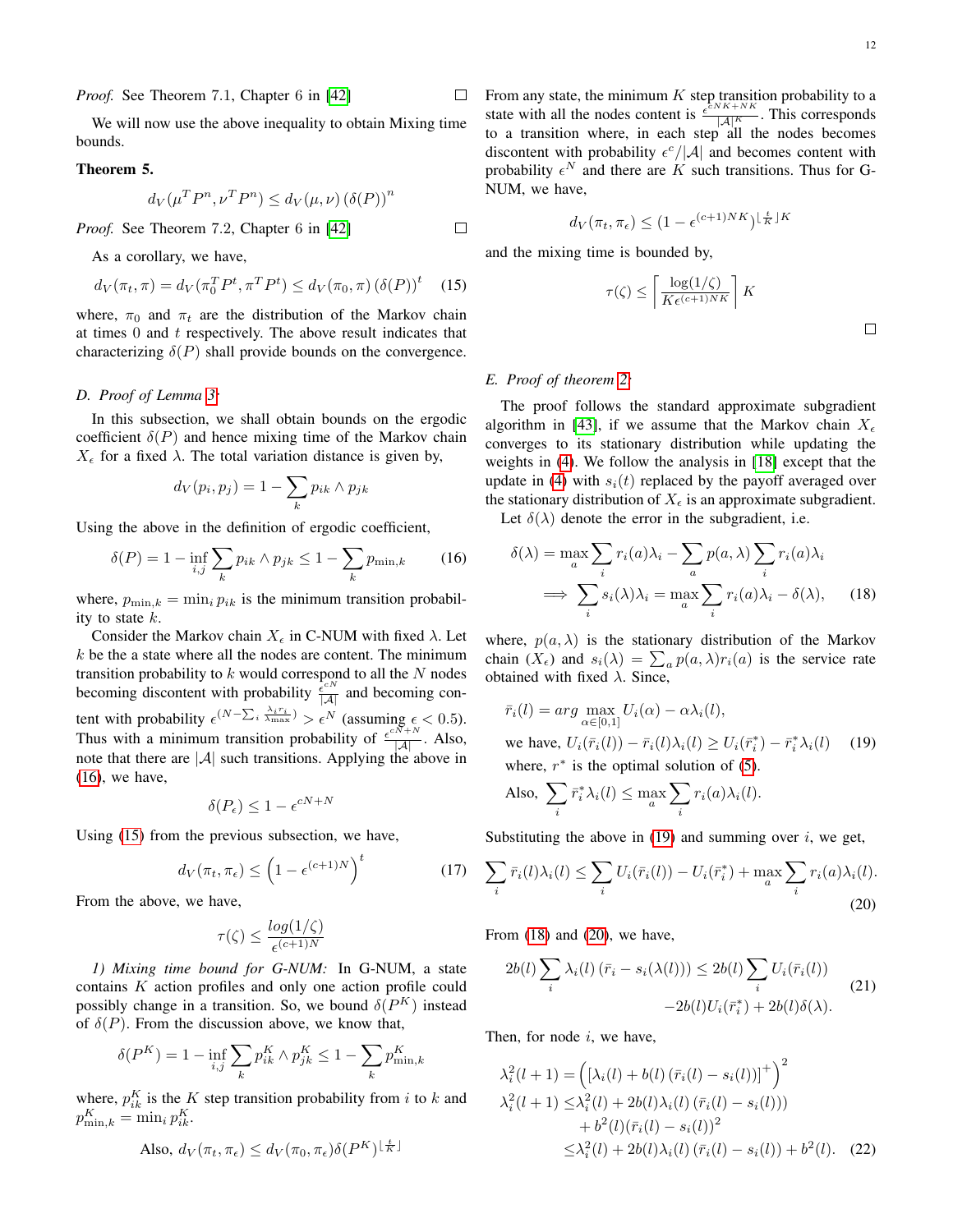Summing [\(22\)](#page-11-7) over all the nodes, we get,

$$
\sum_{i} \lambda_i^2 (l+1) \le \sum_{i} \lambda_i^2 (l) + Nb^2(l) + 2b(l)e(l)
$$
  
+ 2b(l) 
$$
\sum_{i} \lambda_i(l) (\bar{r}_i(l) - s_i(\lambda(l))),
$$
 (23)

where,  $e(l) = \sum_i \lambda_i(l) (s_i(\lambda(l)) - s_i(l))$  is the error due to the fact that the Markov chain  $X_{\epsilon}$  has not converged to its stationary distribution. Substituting [\(21\)](#page-11-8) in [\(23\)](#page-12-0), we get,

$$
\sum_{i} \lambda_i^2 (l+1) \le \sum_{i} \lambda_i^2 (l) + Nb^2 (l) + 2b(l)e(l) + 2b(l)\delta(\lambda) + 2b(l) \sum_{i} \left( U_i(\bar{r}_i(l)) - U_i(\bar{r}_i^*) \right). \tag{24}
$$

Next we shall consider two cases step sizes of  $b(l)$ . *1) Decreasing step size:* Choose b(l) such that,

$$
\sum_t b(l) = \infty, \text{ and } \sum_t b^2(l) < \infty
$$

We define the following Cesaro averages,

$$
\bar{b}(L) = \sum_{l=0}^{L-1} b(l), \ \bar{U}(L) = \frac{1}{\bar{b}(L)} \sum_{l=0}^{L-1} b(l) \sum_{i} U_i(\bar{r}_i(l)),
$$
  

$$
\bar{\delta}(L) = \frac{1}{\bar{b}(L)} \sum_{l=0}^{L-1} b(l) \delta(\lambda(l)), \ \hat{\bar{r}}(L) = \frac{1}{\bar{b}(L)} \sum_{l=0}^{L-1} b(l) \bar{r}(l).
$$

Summing [\(24\)](#page-12-1) from  $l = 0$  to  $l = L - 1$  and normalizing,

$$
\frac{1}{\bar{b}(L)} \sum_{l=0}^{L-1} \sum_{i} \lambda_i^2 (l+1) \le \frac{1}{\bar{b}(L)} \sum_{l=0}^{L-1} \sum_{i} \lambda_i^2 (l) \n+ \frac{2}{\bar{b}(L)} \sum_{l=0}^{L-1} \sum_{i} (b(l)U_i(\bar{r}_i(l)) - b(l)U_i(\bar{r}_i^*)) \n+ \frac{2}{\bar{b}(L)} \sum_{l=0}^{L} (b(l)\delta(\lambda(l)) + Nb^2(l) + b(l)e(l)) \n\implies \frac{1}{2\bar{b}(L)} \sum_{i} \lambda_i^2 (L) - \lambda_i^2 (0) \le \bar{U}(L) - \sum_{i} U_i(\bar{r}_i^*) \n+ \bar{\delta}(\lambda(l)) + \frac{N}{\bar{b}(L)} \sum_{l=0}^{L-1} b^2 (l) + \frac{1}{\bar{b}(L)} \sum_{l=0}^{L} b(l)e(l) \quad (25) \n\text{Consider, } \frac{1}{\bar{b}(L)} \sum_{l=0}^{L} b(l)e(l) = \frac{1}{\bar{b}(L)} S(L) + E(e(l)|\mathcal{F}_l),
$$

where,  $S(L) = \sum_{l=0}^{L-1} b(l)(e(l) - E(e(l)|\mathcal{F}_l))$  is an  $\mathcal{F}_L$ martingale. Here  $\mathcal{F}_l$  denotes the filtration until frame l.

$$
E(S(L) - S(L-1))^{2} = E(b(L)(e(L) - E(e(L)|\mathcal{F}_{L})))^{2}
$$
  
\n
$$
\implies \sum_{L} E(S(L) - S(L-1))^{2} \le N(V+1) \sum_{L} b^{2}(L) < \infty
$$

By martingale convergence theorem [\[44\]](#page-13-42),  $\lim_{L\to\infty} S(L)$ converges a.s. This implies,

$$
\lim_{L \to \infty} \frac{1}{\bar{b}(L)} \sum_{l=0}^{L} b(l) (e(l) - E(e(l)|\mathcal{F}_l)) = 0 \tag{26}
$$

<span id="page-12-0"></span>
$$
E(e(l)|\mathcal{F}_l) \stackrel{(a)}{\leq} (V+1) \sum_i E(s_i(l)|\mathcal{F}_l) - s_i(\lambda(l))
$$
  
= 
$$
\frac{V+1}{T} \sum_{t=(l-1)T}^{lT} \sum_{i,a} (r_i(a)\pi(a,t) - r_i(a)\pi(a,\lambda(l)))
$$
  

$$
\stackrel{(b)}{\leq} \frac{N(V+1)}{T} \sum_{t=(l-1)T}^{lT} d_v(\pi(a,t), \pi(\lambda(l))) \stackrel{(c)}{\leq} \frac{1}{T} \frac{N(V+1)}{\epsilon^{cN+N}},
$$

where, (a) and (b) follows, since for all i,  $\lambda_i(t) < V + 1$  and  $r_i \leq 1$ ; (c) follows from the mixing time bound in [\(17\)](#page-11-9).

<span id="page-12-1"></span>By our choice of frame size  $T = \frac{N(V+1)}{\eta \epsilon^{cN+N}}$ , we have,

<span id="page-12-4"></span>
$$
E(e(l)|\mathcal{F}_l) < \eta \tag{27}
$$

Taking limit  $L \to \infty$ , in [\(25\)](#page-12-2) and using [\(26\)](#page-12-3), [\(27\)](#page-12-4) we get,

$$
\liminf_{L \to \infty} \overline{U}(L) \ge \sum_{i} U_i(\overline{r}_i^*) - \liminf_{L \to \infty} \overline{\delta}(L) - \eta
$$

Also by Jensen's inequality, we have,

$$
\sum_{i} U_{i}(\hat{r}_{i}(L)) \ge \bar{U}(L), \quad \forall L.
$$
\n
$$
\implies \lim \inf_{L \to \infty} \sum_{i} U_{i}(\hat{r}_{i}(L)) \ge \sum_{i} U_{i}(\bar{r}_{i}^{*}) - \lim \inf_{L \to \infty} \bar{\delta}(L) - \eta.
$$

The above algorithm is an approximate sub-gradient method discussed in [\[43\]](#page-13-41). By lemma 2.1 in [\[43\]](#page-13-41), we have,

$$
\limsup_{l \to \infty} \sum_{i} U_i(\bar{r}_i(l)) \ge \sum_{i} U_i(\bar{r}_i^*) + \liminf_{L \to \infty} \bar{\delta}(L) + \eta.
$$

*2) Fixed step size*  $(b(l) = b)$ *:* When  $b(l)$  is a constant,

$$
\sum_{i} \lambda_i^2 (l+1) \le \sum_{i} \lambda_i^2 (l) + 2b \sum_{i} (U_i(\bar{r}_i(l)) - U_i(\bar{r}_i^*))
$$
  
+ 2b $\delta(\lambda(l)) + Nb^2 + 2be(l)$  (Using (24)).

Averaging from  $l = 0$  to  $L - 1$ , we get,

<span id="page-12-2"></span>
$$
\frac{1}{L} \sum_{l=0}^{L-1} \sum_{i} \lambda_i^2 (l+1) \leq \frac{1}{L} \sum_{l=0}^{L-1} \sum_{i} \lambda_i^2 (l) + \frac{2b}{L} \sum_{l=0}^{L-1} \delta(\lambda(l)) + Nb^2
$$
\n
$$
+ \frac{2b}{L} \sum_{l=0}^{L-1} e(l) + \frac{2b}{L} \sum_{l=0}^{L-1} \sum_{i} U_i(\bar{r}_i(l)) - 2b \sum_{i} U_i(\bar{r}^*).
$$
\n
$$
\implies \frac{1}{2bL} \sum_{i} (\lambda_i^2 (L) - \lambda_i^2(0)) \leq \frac{1}{L} \sum_{l=0}^{L-1} \sum_{i} U_i(\bar{r}_i(l))
$$
\n
$$
- \sum_{i} U_i(\bar{r}^*) + \frac{1}{L} \sum_{l=0}^{L-1} \delta(\lambda(l)) + \frac{Nb}{2} + \frac{1}{L} \sum_{l=0}^{L-1} e(l). \qquad (28)
$$
\nConsider,  $\frac{1}{L} \sum_{l=0}^{L-1} e(l) = \frac{1}{L} \sum_{l=0}^{L-1} (e(l) - E(e(l)|\mathcal{F}_t)) + E(e(l)|\mathcal{F}_t),$ 

<span id="page-12-3"></span>Recall  $S(L) = \sum_{l=0}^{L-1} \frac{(e(l) - E(e(l)|\mathcal{F}_t))}{l}$ , with  $b(l) = \frac{1}{l}$ . We know that  $S(L)$  converges a.s. By Kroneker's lemma [\[44\]](#page-13-42), we have, almost surely,

<span id="page-12-5"></span>
$$
\lim_{L \to \infty} \frac{1}{L} \sum_{l=0}^{L-1} (e(l) - E(e(l)|\mathcal{F}_t)) = 0
$$